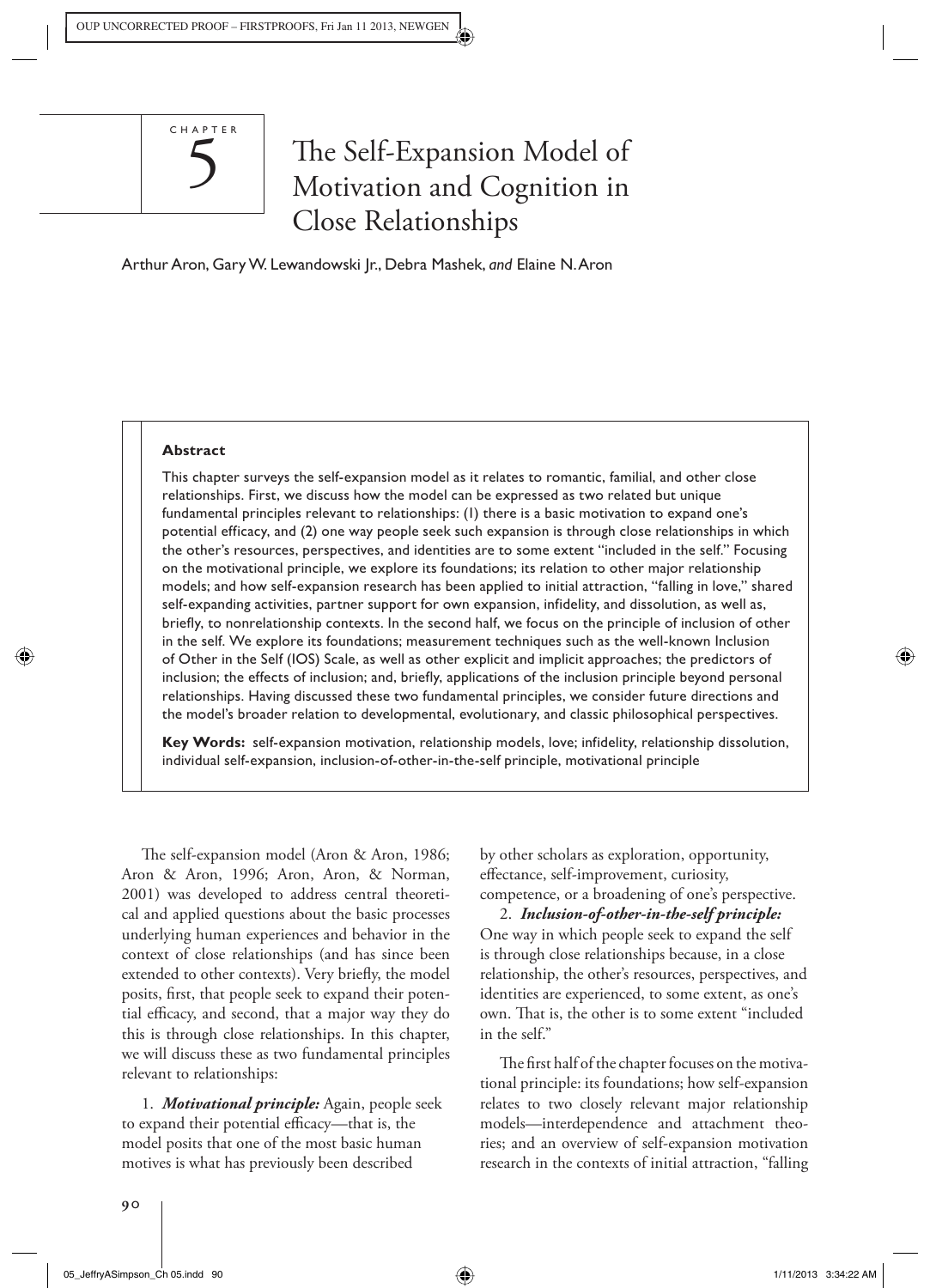in love," shared self-expanding activities, partner support for own expansion, infidelity, and dissolution, with a brief section on self-expansion in nonrelationship contexts. The second half focuses on the inclusion-of-other-in-the-self principle: what it means to include another in the self, approaches to measuring this inclusion (both the well-known Inclusion of Other in the Self (IOS) scale and a number of other self-report and nonobvious methods), research on its predictors (e.g., mutual self-disclosure, taking other's perspective, various priming methods), research on its apparent effects (including cognitive, physical, and physiological), and (briefly) some extensions of the model beyond personal relationships. After discussing these two themes, we consider potential future directions and offer some final thoughts.

 Before turning to these sections treating each of the principles separately, we want to emphasize that we see these as quite distinct. That is, although we consider them to be systematically and centrally related to each other, they are not at all the same, either conceptually or in terms of assessment. Table 5.1 shows a side-by-side comparison of some key attributes of these two principles. The desire to expand the self accounts for the human tendency to seek out novel resources,

 **Table 5.1 Distinguishing Self-Expansion Motivation from Inclusion of Other in the Self** 

|                          | Self-Expansion<br>Motivation                                                                                                  | <b>Inclusion of Other</b><br>in the Self                                                              |
|--------------------------|-------------------------------------------------------------------------------------------------------------------------------|-------------------------------------------------------------------------------------------------------|
| Definition               | Motivation to<br>increase resources,<br>perspectives, and<br>identities in order to<br>enhance ability to<br>accomplish goals | Treating another<br>person's resources,<br>perspectives, and<br>identities as if also<br>one's own    |
| Subjective<br>experience | Desire, goal<br>orientation;<br>during process of<br>expanding, if rapid,<br>exhilaration                                     | Closeness; experi-<br>encing other's out-<br>comes and responses<br>as one's own                      |
| Type of<br>process       | Motivation                                                                                                                    | Cognition                                                                                             |
| Example<br>measures      | Self-Expansion<br>Questionnaire;<br>activation of neural<br>motivation/reward<br>systems                                      | Inclusion of Other<br>in the Self Scale;<br>cognitive confu-<br>sions of self's and<br>other's traits |

perspectives, and identities; inclusion refers to the incorporation of those aspects of another person into the self. According to the model, there is a general motivation to expand the self 's ability to accomplish goals, and one common way we seek (and find) such expansion is through a close relationship in which the self is expanded by having access to the other's physical, social, and intellectual resources; his or her current and recalled perspectives; and his or her individual and social identities. By taking these on as also one's own (to some extent) resources, perspectives, and identities, these become available, employable, and useful to the self. By having ready access to these things, our general efficacy increases. We become more able to engage our social and physical environments, to create and enjoy, to comprehend more, and if one takes an evolutionary perspective, to promote our genetic fitness. That is, the motivation for self-expansion leads to a desire to include others in the self in order to expand the self; the actual expansion of the self occurs when a relationship develops (and can occur in other situations as well). This point has sometimes been missed in the literature: inclusion is not the same as the motivation to include.

## **Self-Expansion Motivation**

Once again, the first overarching principle of the self-expansion model is that people seek to expand the self in the sense that they seek to enhance their potential efficacy by increasing the resources, perspectives, and identities that facilitate achievement of any goal that might arise. The emphasis here is not on a motivation for the actual attainment of goals, but rather on a motivation to accrue the resources and such that make it easier to attain goals. Such resources, perspectives, and identities include knowledge, social status, community, possessions, wealth, physical strength, health, and everything else that can facilitate goal attainment.

 Although there are other implications of the motivational aspect of the self-expansion model (which we will consider briefly when we consider directions for future research), the main focus of research to date has been on the central idea of the desire to expand. This abstract idea can be made more concrete by considering a measure developed by Lewandowski and Aron (2002) to assess the extent to which an individual experiences self-expansion in the context of a close relationship, the Self-Expansion Questionnaire (SEQ). The SEQ focuses on the extent to which one's relationship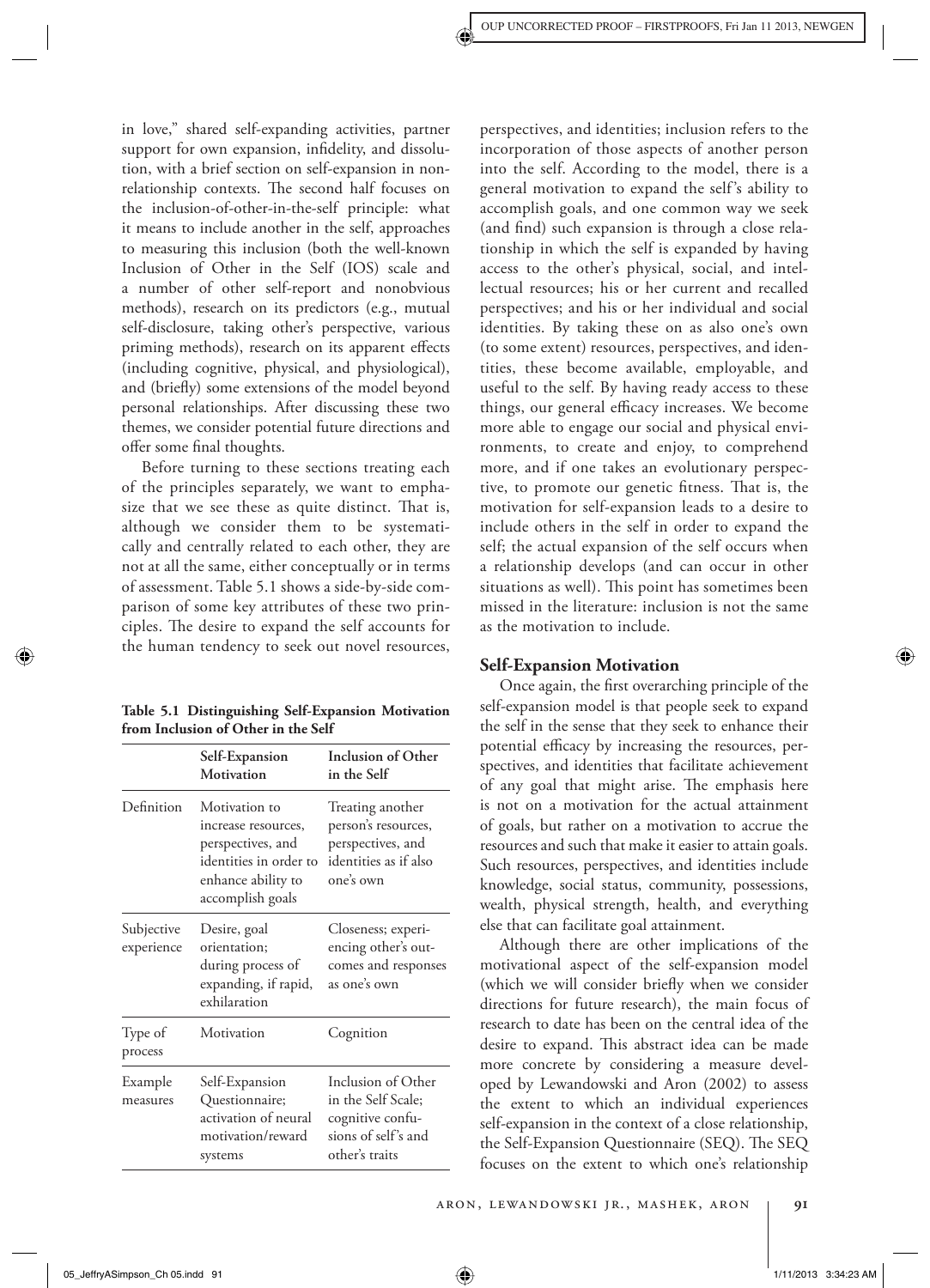provides new experiences, introduces new perspectives, leads to learning new things, and makes the individual a better person. Sample items include "How much does your partner help to expand your sense of the kind of person you are?" "How much does your partner increase your ability to accomplish new things?" and "How much do you see your partner as a way to expand your own capabilities?" Consistent with the idea that relationships are more rewarding if they satisfy the basic desire for self-expansion, those who score higher on the SEQ also report higher levels of relationship satisfaction and commitment (Lewandowski & Aron, 2002; Nardone, Lewandowski, & Le, 2008).

 It is also important to note that our model emphasizes the reward value of the *experience* of self-expansion, and also that when that rewarding experience is rapid, it generates a sense of exhilaration and passion. Most experiences of rapid self-expansion involve novelty or challenge and are the opposite of mundane or boring experiences. Perhaps for that reason, novelty and challenge, even in situations that provide minimal actual new resources, often create a sense of rewarding exhilaration.

 Experienced self-expansion has at least two sources: (1) directly experiencing or anticipating the acquisition of new resources, perspectives, and identities (especially when this acquisition is rapid or intense enough to be noticed); and (b) sharing novel/challenging activities of any kind (as long as they are not overwhelming or highly stressful), given the sense of expansion associated with them. Indeed, as will be clear from the research reviewed below, self-expansion motivation has been studied in both of these ways—the acquisition of new resources, perspectives, and identities (such as knowledge, social status, or relationships) and the experience of novelty and challenge, usually found in what would be called "exciting" activities.

 Having summarized the key ideas of the motivational aspect of the self-expansion model, in the rest of this subsection, we first briefly consider the relation between this motivation and other prominent theoretical approaches in the relationship field, after which we turn in more detail to each of the major contexts in which this motivation has been systematically studied.

# *Relation of Motivational Aspect to Other Relationship Models*

The motivational aspect of the self-expansion model arose originally from classic work on motivation and growth models (e.g., Bandura, 1977, Maslow, 1967), as well as evolutionary theory, and from Eastern and Western philosophy. (For a discussion of the background and foundations of the model, see Aron and Aron, 1986.) In the context of this *Handbook*, however, we focus on links between the motivational aspect of the model and other contemporary theoretical approaches to relationships, focusing specifically on what are perhaps the two most influential conceptual frameworks in the field: interdependence theory and attachment theory. (There have also been some parallel developments relevant to self-expansion motivation, such as Baumeister & Brafslavsky's,1999, model of intimacy and passion; the recent general interest in the role of approach motivation in relationships, e.g., Gable, 2006; and the role of relatedness in Deci & Ryan's, 2000, self-determination theory.)

Classic interdependence theory (Kelley & Thibaut, 1978) focuses on the ways in which expected benefits and costs guide behavior in relationships. From this perspective, the self-expansion motivation idea offers specification of the nature of expected benefits or costs. In terms of more recent elaborations of the interdependence approach (e.g., Chapter 3, this volume; Rusbult, Coolsen, Krichner, & Clarke, 2006), there is a particularly close parallel with the "Michelangelo phenomenon" (Rusbult, Finkel, & Kumashiro, 2009), which we return to specifically later in the chapter. (For a more general brief elaboration of the links of self-expansion with interdependence theory, see Aron & Aron, 2010).

 Regarding attachment theory, Bowlby's (1969) basic idea, as expressed in the secure-base scenario, assumes an exploration motive that we would describe as a self-expansion motivation–based process. Further, the different attachment-based mental models of relationships that develop can be understood in part as different solutions to the need for self-expansion, given an individual's attachment experiences. A person with a secure mental model, for example, should be confident of support during self-expansion. A person with an avoidant mental model has likely learned that intimate others cannot be counted on to provide a secure base for self-expansion (but self-expansion can still proceed by "bracketing" the need for intimate others and substituting for them nonintimate others, who can be safely used for self-expansion). A person with a preoccupied or anxious-ambivalent mental model has likely learned that the availability of a secure base is tentative and can be withdrawn at any time (so that self-expansion proceeds through continued

92 | THE SELF-EXPANSION MODEL OF MOTIVATION AND COGNITION IN CLOSE RELATIONSHIPS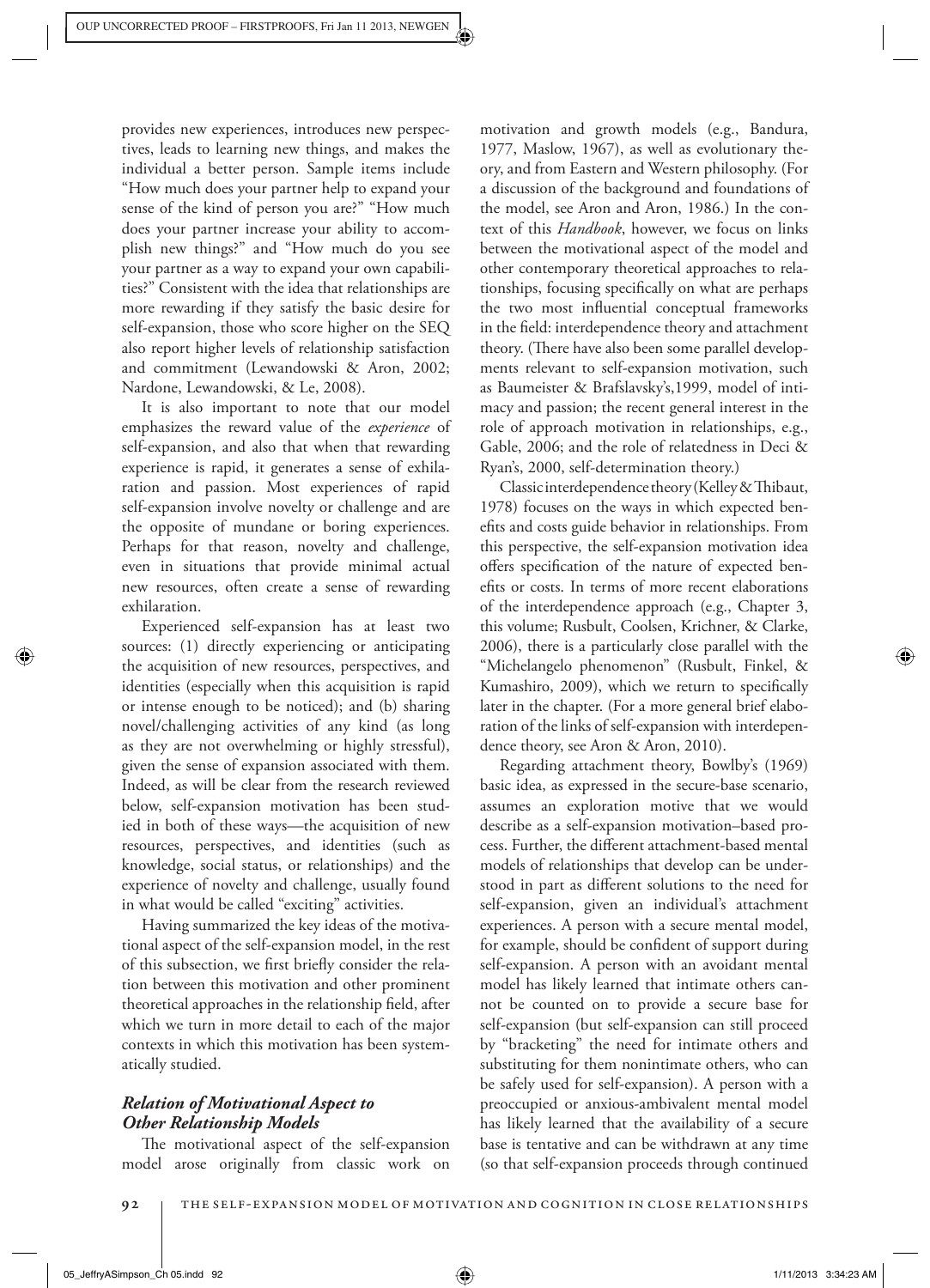efforts to develop a secure base and acquire the support and approval of some intimate other to permit further self-expansion).

The link of attachment style with self-expansion motivation is also illustrated in a large questionnaire study (Aron, Aron, & Allen, 1998) of unreciprocated love. As these researchers hypothesized, based on the motivational aspect of the self-expansion model, intensity of unrequited love was independently predicted by three goal-directed factors: (1) perceived desirability of a relationship with the partner, (2) desirability of the state of being in love, even if it is unrequited, and (3) perceived probability at the time of falling in love that a relationship would eventually develop. The key finding relevant here was that the first two effects were strongly moderated in predicted directions by attachment styles. The desirability of the specific partner/relationship was especially important for anxious individuals (predicted because their parents' and/or previous romantic partners' inconsistent caregiving provided random reinforcement that led to strong idealization of the other, especially when the other was not available); however, the state of being in love, even if unreciprocated, was especially desirable for avoidant individuals (who should have little desire to have a relationship). (For a more detailed discussion of the links of the self-expansion model with attachment theory, see Aron & Aron, 2006.)

# *Contexts of Research on Self-Expansion Motivation*

Having briefly considered its major conceptual ideas and links with two major relationship models, we now review research on self-expansion motivation, which we have organized by the different relationship contexts in which it has been systematically studied: initial attraction, entering relationships and falling in love, shared novel/challenging activities in ongoing relationships, partner support for one's own self-expansion in ongoing relationships, infidelity and attention to alternatives, and relationship dissolution. We conclude this review with a brief summary of the few studies that have examined individual (nonrelationship) self-expansion motivation.

## *Initial Attraction*

The motivation to expand the self suggests that a potential relationship partner would be desirable to the extent that he or she is perceived to provide opportunities for self-expansion. There is a long-standing finding in social psychology that similarity facilitates

attraction (Byrne, 1971). Yet, a highly similar partner may not provide as much potential for self-expansion (or as much experienced novelty and challenge) as a partner who is dissimilar. One way to reconcile these possibilities is to posit that similarity serves primarily as an indicator that a relationship with a potential partner is likely to be successful. Because almost any relationship is likely to provide some degree of self-expansion, when relationship formation is otherwise uncertain, the model suggests that similarity, as an indication a relationship is likely to develop, is desirable. However, similarity would be irrelevant or a disadvantage if a relationship was likely to develop. Aron, Steele, Kashdan, and Perez (2006) tested this possibility in the context of same-sex friendships. Adapting the basic Byrne paradigm, student participants listed five of their central interests. One week later, they received a packet ostensibly completed by another same-sex student from a different class at the same university. Packets were provided under one of two conditions. In the high relationship likelihood condition, participants believed they were matched with this person based on a computer program that created pairings in which students would be highly compatible. Those in the unknown relationship likelihood condition were told the matches were random. In each condition, the information portrayed the matched partner as having interests that were either similar or dissimilar to the interests the participant had listed at the first testing. As predicted, when relationship likelihood was unknown, participants preferred similarity. However, when the relationship was likely, participants (especially men in this study) preferred dissimilarity. Thus, consistent with the self-expansion model, when the probability of forming a relationship is unknown, similarity is desirable because it suggests the relationship will develop and might provide expansion; but when relationship development is highly likely, differences can be desirable because they may provide expansion.

 Wright, McLaughlin, and Brody (2004) examined the role of self-expansion motivation in the context of initial attraction, focusing on the idea that differences would be especially important in directing attraction when the desire for self-expansion was high. Their study applied the idea of differences in attraction of majority group members toward minority group individuals. They employed an innovative paradigm in which they manipulated the intensity of participants' self-expansion motive by providing bogus feedback from a supposed personality measure. In the high self-expansion motive condition, participants received feedback

05\_JeffryASimpson\_Ch 05.indd 93 534:23 AM  $\bigoplus$  5\_JeffryASimpson\_Ch 05.indd 93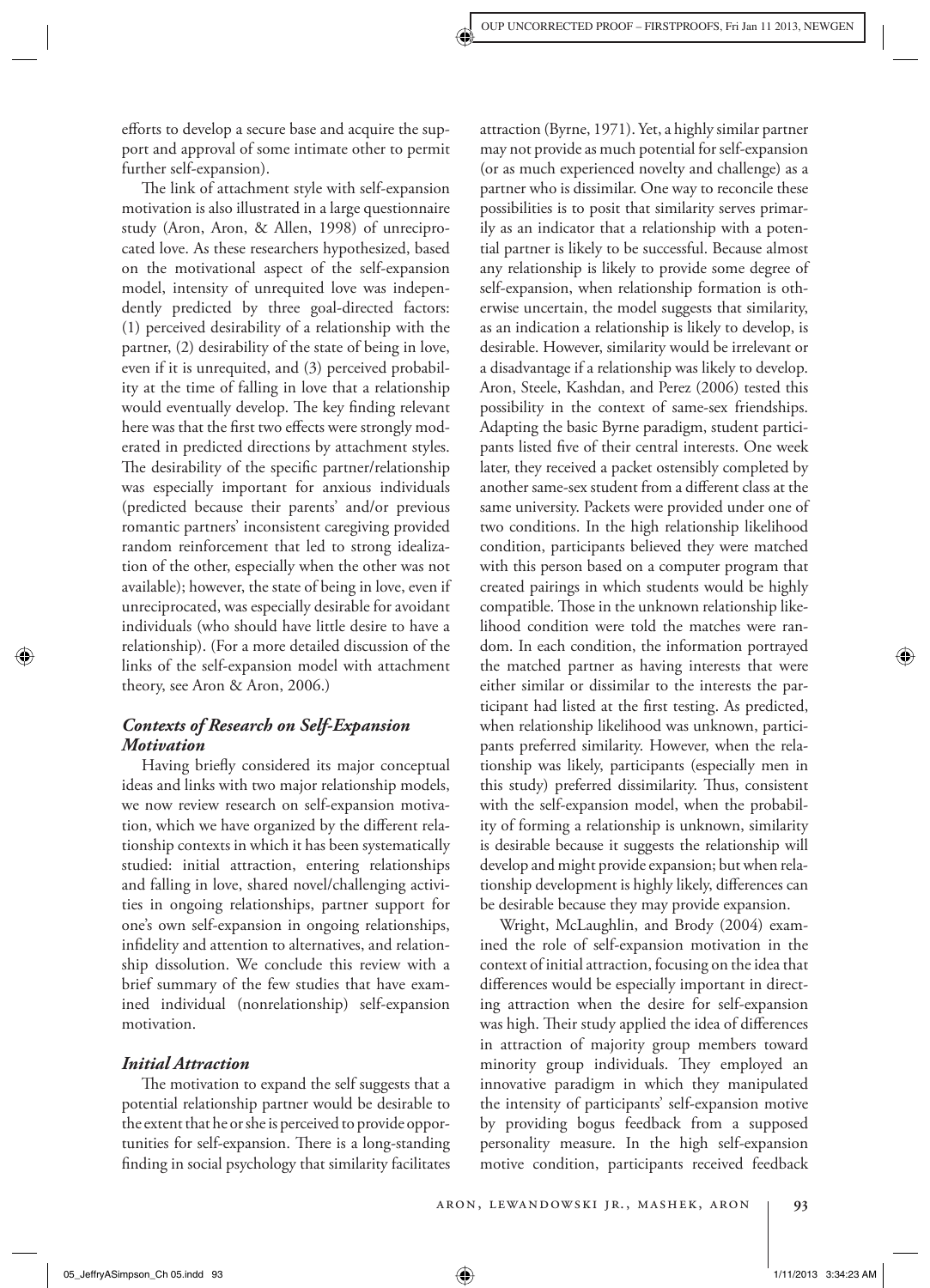from the personality test indicating that the participant felt that his or her life had become routine and lacked excitement, novelty, and challenge. In the low self-expansion motive condition, the feedback indicated that the test showed the opposite, that the participant felt overextended and that the immediate complexities of the participant's life were nearly overwhelming. Following this manipulation, in what participants believed was an unrelated part of the study, they selected from a list of other students the person with whom they would most like to work on a joint task. As predicted, white participants in the high self-expansion motive condition selected more potential partners with clearly Asian and Latino names than did white participants in the low self-expansion motive condition. These data suggest that that even with differences as great as long-standing social identities, the motivation to expand the self may generate greater attraction toward others who are different from the self.

 In yet another line of work generated by the self-expansion motivation idea, Zhou and Wright (under review) tested an extension of the basic model they call "directed self-expansion." They proposed that people are especially attracted to potential partners who are perceived to have (and thus potentially could be included in one's self in a relationship) qualities that represent aspects of one's ideal self. Participants in their study first rated items to describe their actual and ideal selves. Later, participants rated their attraction toward a potential friend who was portrayed as either similar to or different from them on traits on which they indicated either a high or no actual/ideal self-discrepancy. Consistent with their model, attraction was lowest when the potential partner had qualities different from the self that were contrary to one's own ideal self, but highest when the potential partner had qualities different from the self that were part of what one would ideally like to be—that is, characteristics that would expand the self toward one's self-ideal.

 In sum, the studies we have just reviewed focus on the idea that people are more attracted to others who are perceived as offering opportunities for expanding the self—particularly when relationship formation is uncertain, desire for self-expansion is high, and the potential expansion is toward one's ideal self.

# *Entering Relationships and "Falling in Love"*

 Forming a new relationship should provide ample opportunities for rapid self-expansion through including other in the self as well as the process of relationship formation itself. When the formation is rapid (as when "falling in love"), the novelty and challenge of the expansion is likely to create considerable exhilaration, which is also likely to be associated with the partner. To examine the basic hypothesized effect of expansion of the self when entering a new relationship, participants in one pair of studies provided assessments of their sense of self in terms of self-esteem, self-efficacy, and spontaneous self-concept every 2 weeks over a 10-week period (Aron, Paris, & Aron, 1995). To assess spontaneous self-concept, participants also answered the open-ended question, "Who are you today?" In addition, they indicated on a long list which of any significant life events they had experienced in the past 2 weeks, including whether they had "fallen in love." Results from both studies indicated that for those who had fallen in love, there was a significantly greater increase in the self-concept from before to after falling in love, compared with both other time periods when they did not fall in love and compared with other participants who did not experience falling in love. This greater increase after falling in love was reflected in the number of words listed and the number of different self-categories included in their spontaneous self-descriptions, as well as in their self-efficacy and self-esteem. Thus, falling in love literally expanded the self in terms of the contents of the self-concept, one's evaluation of the value of one's self (self-esteem), and one's evaluation of one's ability to accomplish goals (self-efficacy).

 A major line of recent research relevant to the self-expansion model's notion that falling in love represents rapid self-expansion—and especially the great anticipated reward that the partner fallen in love with provides—has focused on the neural correlates of early-stage romantic love (for a review, see Ortigue, Bianci-Demicheli, Patel, Frum, & Lewis, 2010; for a more general review of "relationship neuroscience," see Tomlinson & Aron, 2012). The idea in most of this research is that the rapid self-expansion of early-stage intense romantic love represents a powerful motivational state—the intense desire for union with the loved one—that is represented in the brain by activation of the dopamine reward system. This idea is consistent with the notion that human romantic love is an evolved version of selective attraction seen in a variety of nonhuman animals (see Fisher, 1998).

 Several studies using functional magnetic resonance imaging (fMRI) now lend relatively direct support to the dopamine reward system hypothesis in humans. fMRI technology scans the brain

94 | THE SELF-EXPANSION MODEL OF MOTIVATION AND COGNITION IN CLOSE RELATIONSHIPS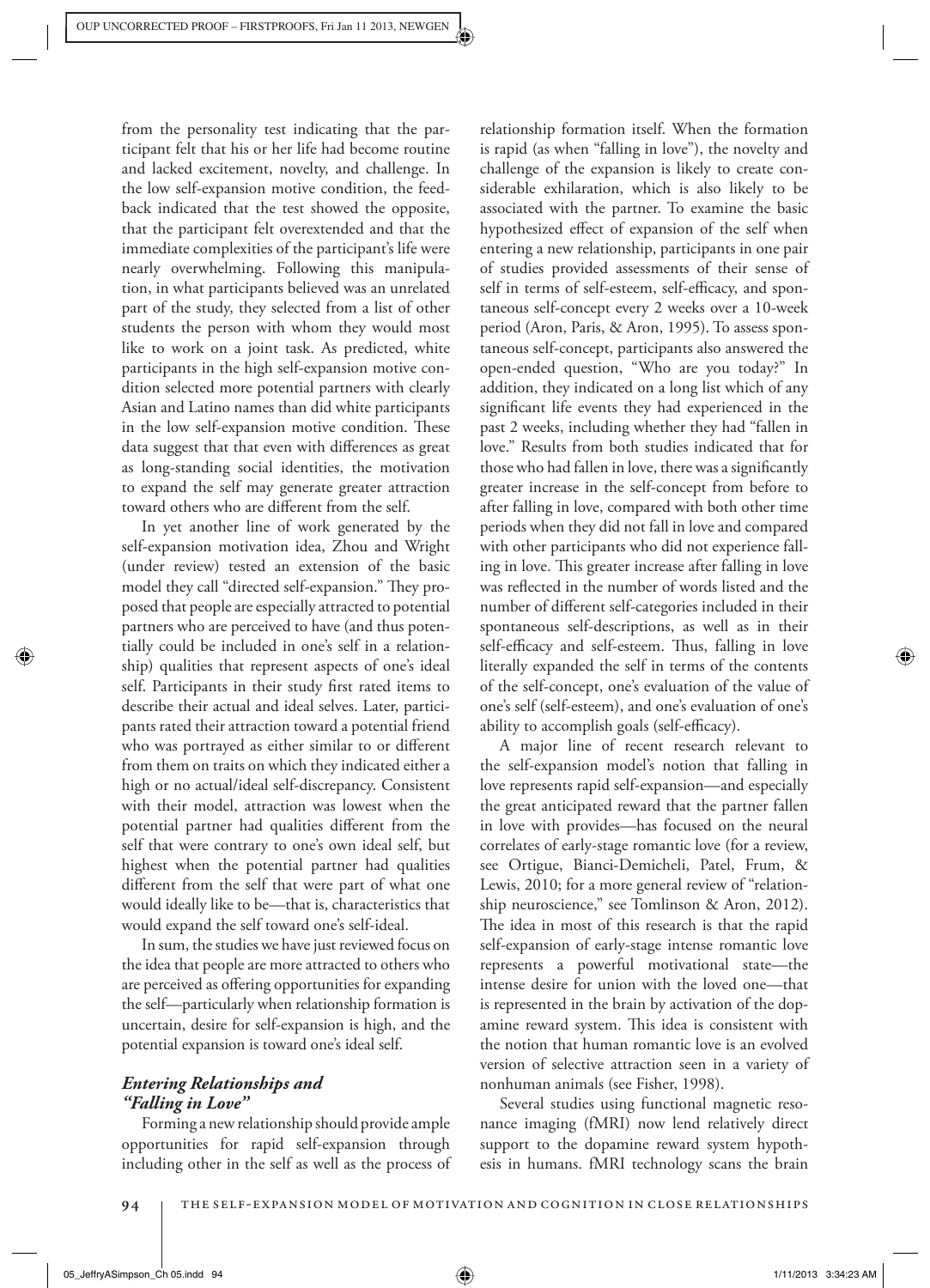to register blood flow changes in any or all brain regions that are either increasing or decreasing their metabolic activities. Bartels and Zeki (2000) scanned a group of participants who reported being "truly, deeply, and madly in love" (p. 3829), and compared their brain activation when looking at the beloved partner versus when looking at familiar friends. They found a specific constellation of brain activity associated with looking at the beloved, including activity in the caudate nucleus. The caudate nucleus is largely associated with motivation and goal-oriented behaviors; 80 percent of receptor sites for dopamine reside here, and the caudate is a central part of the brain's "reward system," the system associated with the identification of, focus on, and motivation to win rewards. These findings support the idea that passionate romantic love is primarily a motivation system associated with dopamine pathways in the reward system of the brain.

 Aron et al. (2005) conducted a similar study with participants who were even more recently and even more intensely in love than those in the Bartels and Zeki (2000) study. In the Aron et al. study, comparison of activations when looking at and thinking about the beloved (vs. looking at and thinking about a familiar, neutral individual) again yielded significant activation in the caudate. Indeed, in this study, the caudate activation was especially strong. Particularly important, Aron et al. also found significant activity in a region of the right ventral tegmental area, which is primarily associated with the production of dopamine and its distribution to several other brain regions. A replication of the Aron et al. study in China found nearly identical results  $(Xu et al., 2011)$ . The  $Xu et al.$  findings also provide direct evidence for the cross-cultural generalizability of the effects, thus supporting the notion that this motivational interpretation of falling in love from the self-expansion model may represent a very basic process.

 Other fMRI studies using this paradigm have found that these motivational effects are sufficient to offset physical pain (Younger, Aron, Parke, Chatterjee, & Mackey, 2010) and to offset the craving for tobacco among long-term smokers (Xu, 2011); and they even are manifest when subjects are still in love with someone who has rejected them (Fisher, Brown, Aron, Strong, & Mashek, 2010). Further, an fMRI study using a different paradigm (subliminal presentation of a loved partner's name versus a neutral friend's name) has also found strong activation in the dopamine reward system associated with love and passion for

the loved partner (Ortigue, Bianchi-Demicheli, Hamilton, & Grafton, 2007).

 An interesting recent extension of this work suggests that the central motivation/reward feature associated with "falling in love" in early-stage relationships is also seen in long-term couples who report being very intensely in love with their partner (and also reporting very high levels of intensity, engagement, and sexual interest). Acevedo, Aron, Fisher, and Brown (2012) replicated the basic Aron et al. (2005) design, but with a sample of long-term (mean = 21.4 years) married individuals who reported intense feelings of romantic love for their partners. Consistent with the idea that intense love in long-term pairings is similar to early-stage passionate love, and providing additional support for the more general idea from the self-expansion model that intense passionate love is a motivational experience (specifically representing desire to enhance the self by including other), there was a clear common element of activation of the dopamine reward system.

# *Shared Novel and Challenging Activities in Ongoing Relationships*

The most extensive body of research to date on the motivational aspect of the self-expansion model has focused on shared self-expanding activities (Aron, Norman, Aron, & Lewandowski, 2002). Early in a relationship, rapid self-expansion with a partner is almost inevitable. However, partners can also continue self-expanding in the context of an ongoing relationship. A relationship can produce the experience of self-expansion based on the partner's ability to be particularly interesting and expanding, through the partner's support of individual self-expansion, or through the partners engaging together in activities that can lead to self-expansion or the kind of excited engagement typically experienced with rapid self-expansion. This last possibility has been studied the most.

 Spending time together is a commonly reported maintenance strategy for married couples (Baxter & Dindia, 1990). The self-expansion model suggests there should be particularly strong benefits from participating together in activities that are experienced as self-expanding by virtue of being novel and challenging (and that there may be little or no benefit to the relationship from shared activities that are neither self-expanding nor generate the feelings of excitement associated with rapid self-expansion). In the first study to test this hypothesis, married couples were randomly

⇔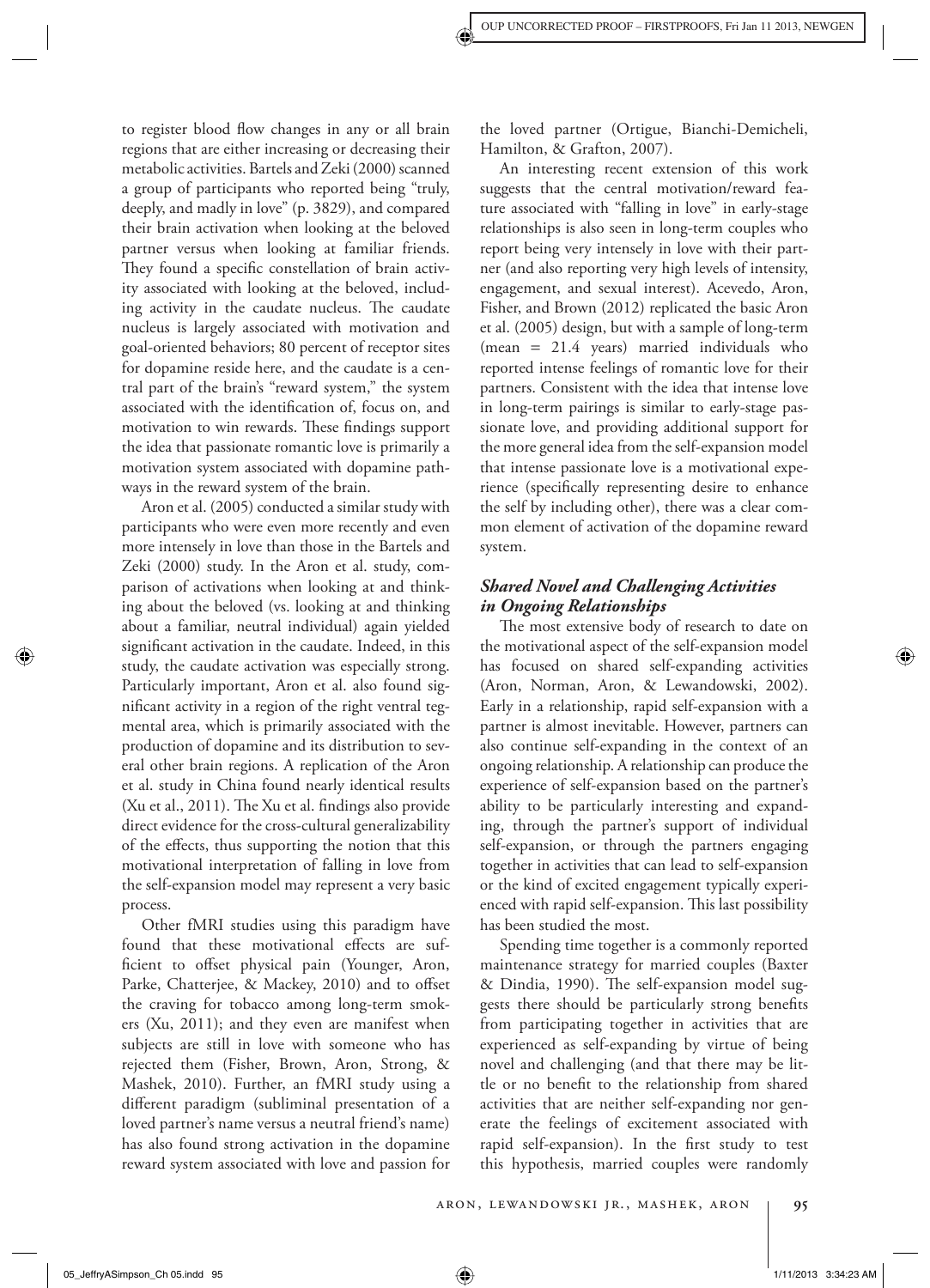assigned to participate in exciting, pleasant, or no additional activities for 1.5 hours each week over a 10-week period (Reissman, Aron, & Bergen, 1993). Reissman et al. determined the activities for each couple by drawing from couple members' earlier ratings of 90 activities as to how "exciting" or "pleasant" each would be to do with their partner. Couples assigned to the exciting group were given a list of activities each couple member had independently rated as highly exciting. Examples of activities on many couples' exciting lists included hiking or attending a concert; pleasant activities included visiting with long-standing friends or eating out. Compliance was monitored and was extremely high. The results revealed that those assigned to engage in exciting activities had significantly greater increases in relationship satisfaction over the 10 weeks than those assigned to engage in pleasant activities or those in the no-added-activity (control) condition. (There was no significant difference in change between the pleasant activities group and the control condition.)

 To explore the generalizability and mediators of this effect, Aron, Norman, Aron, McKenna, and Heyman (2000, Studies 1 and 2) next conducted a door-to-door and a newspaper survey of individuals in long-term romantic relationships. In both surveys, couples who reported engaging in more "exciting" activities reported greater relationship quality; and in each case, the association was mediated by lower perceived boredom with the relationship, suggesting that participation in exciting activities leads to less boredom, which in turn increases relationship quality.

To test the effect of shared expanding activities in a more controlled context and to help clarify the nature of this effect, Aron et al. (2000, Studies 3 to 5) conducted a series of laboratory experiments in which couples first completed relationship measures, next engaged in an activity together, and then completed additional measures. The activity was manipulated so that experimental group couples participated in an activity that was novel, challenging, and arousing; those assigned to the control condition engaged in a mundane but pleasant activity. To create a self-expanding activity, partners' hands and feet were tied together and then they had to move a foam cylinder, using only their heads, back and forth across mats that also required climbing over a barrier within the allotted time (Figure 5.1). In the nonexpanding/mundane condition, partners individually crawled on the mat without needing to move a foam cylinder. In the first experiment, which mainly included dating couples, those in the expanding condition demonstrated a significantly greater increase in satisfaction and love from pretest to posttest. A second experiment, with married couples, replicated these results and also included a neutral condition. Comparisons to the neutral condition showed that the activity effect was due to increases in relationship quality from the expanding activity rather than decreases from the mundane activity. A third experiment once again replicated the basic results and also included videotaped



Figure 5.1 Illustration of self-expanding (novel and challenging) activity condition in Aron et al. (2000, Studies 3–5).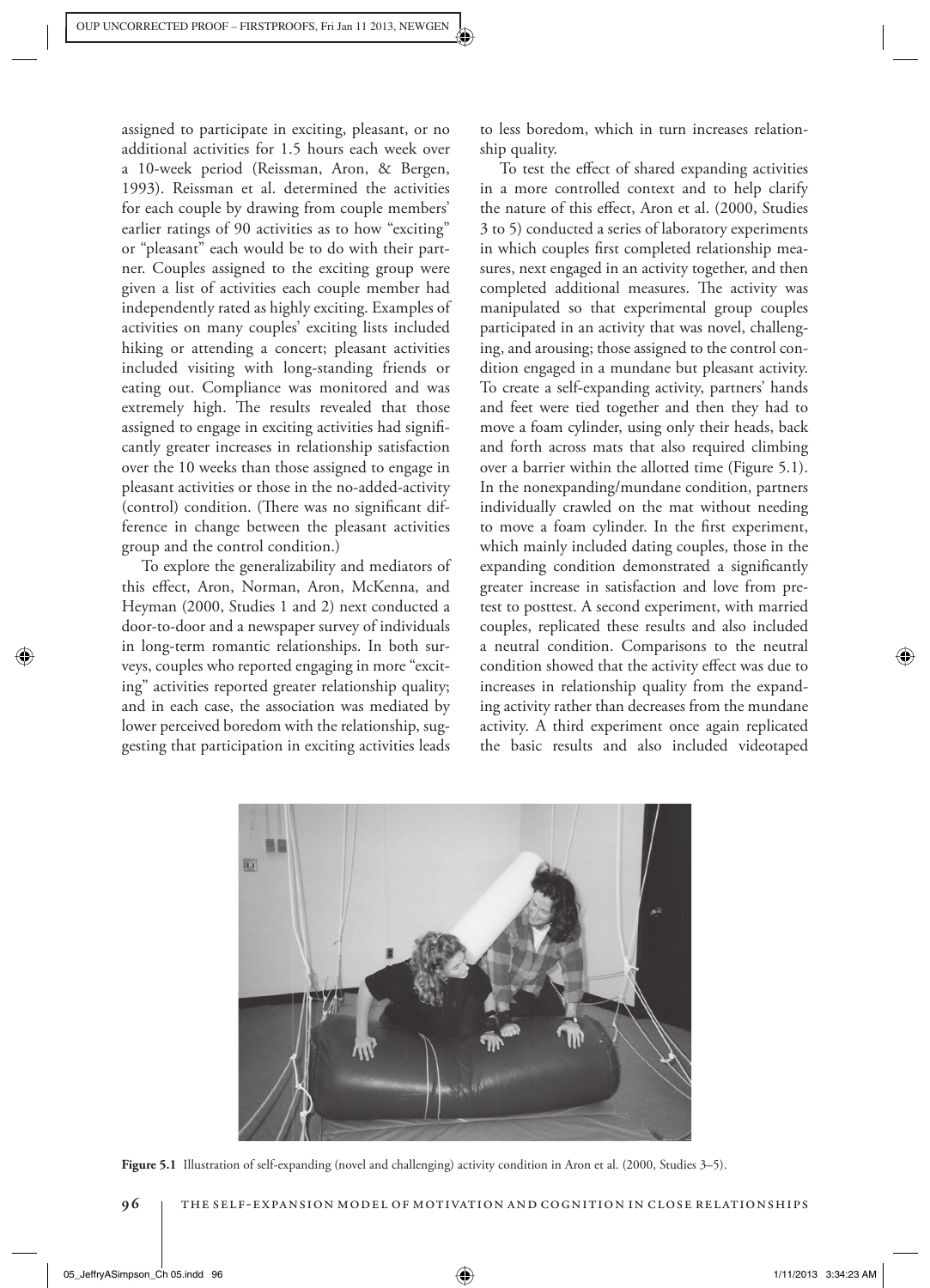conversations that each couple had before and after the task. Trained coders confirmed that couples who had engaged in expanding versus mundane activities made fewer hostile statements and more supportive statements.

 Figure 5.1. Illustration of self-expanding (novel and challenging) activity condition in Aron et al. (2000, Studies 3–5).

There is also recent neuroimaging support for the exciting activities effect. Xu (2011, Study 2) had married couples play cooperative two-person interactive video games while one partner was in the fMRI scanner. Half of the time, the couple played a game that was novel and challenging; the other half, they played a game that was pleasant but not very exciting. When playing the novel/challenging game compared with the mundane game, there was significantly greater activation in reward areas such as the globus pallidus, which has been associated with the pleasure of enjoying food, and the inferior occipital gyrus, a region associated with monetary reward anticipation/risk taking.

 However, the Xu (2011) fMRI study, as well as the various field (Reissman et al, 1993) and lab experiments (Aron et al., 2000) we have just reviewed, all leave open the possibility that the effects of expanding activities were attributable to partners simply doing something exciting, and that doing the activity with the partner (and thus making the partner salient when experiencing the excitement) may not have mattered. To address this alternative explanation, an experiment was conducted in which couple members engaged in a version of the expanding activity individually (see Aron, Norman, & Aron, 2001). Half of the participants in this study did the activity while their partner was "accidentally" visible on a video screen located just below where they had to look for constant instructions regarding the task; for the control participants, the video screen was turned off. The results supported the prediction that the effect of shared exciting activities involves associating the partner with the experience: There were significantly greater increases in reported relationship quality for those in the partner visible condition and no significant effect in the control condition. This study also discounts the alternative interpretation that the effects in the shared activities studies are due to cooperating with the partner on the tasks.

Another issue that arose from these field and lab experiments, which all involved tasks that were novel and challenging, but also physiologically arousing, was the extent to which different elements

were driving the effect. For example, physiological arousal (such as from fear or aerobic exercise) has an established influence on initial attraction (Foster, Witcher, Campbell, & Green, 1998). In the initial attraction context, arousal appears to facilitate relationship quality by the participant who misattributes (or reattributes) the arousal to the other (e.g., Dutton & Aron, 1974; White & Knight, 1984) and/or by the arousal facilitating a dominant (romantic) response to the partner (Allen, Kenrick, Linder, & McCall, 1989). However, a person could misattribute a sudden increase in arousal from an expanding activity as attraction to a long-term relationship partner. This is because being with the partner is an ongoing experience that is not uniquely associated with the onset of the arousal. (Thus, from the self-expansion perspective, novelty and challenge should matter most in the long-term context because they are more directly associated with the rapid self-expansion feeling.

 To test this issue, married couples participated in activities as part of a  $2 \times 2$  between-subjects experimental design that separated novelty/challenge from arousal (Lewandowski & Aron, 2003). Expanding (novel and challenging) activities involved bouncing an unevenly weighted ball back and forth to the partner, making sure that the ball bounced within a circular target on the ground before returning to the partner, while moving back and forth along opposite sides of a rectangle on the floor. Couples in the nonexpanding conditions simply moved back and forth along the rectangle. Thus, in both expanding and nonexpanding conditions, couples were moving back and forth. Crossed with expanding/nonexpanding, those couples assigned to the arousing condition actively ran back and forth while wearing ankle weights; those in the nonarousing conditions walked slowly back and forth without any weights. The results were consistent, with novelty/ challenge being the central ingredient in creating the self-expansion effect on relationship quality in the previous experiments. Specifically, those in the self-expanding conditions versus the nonexpanding conditions, whether with or without arousal, reported greater increases in relationship quality from pretest to posttest.<sup>1</sup> Indeed, there was no significant independent effect of or interaction with arousal. Another focus of subsequent work has been on the mediating mechanisms of the shared exciting activities effect in ongoing relationships. One possibility is that self-expanding activities generate positive affect that then becomes associated with the partner and with doing activities with him or her

05\_JeffryASimpson\_Ch 05.indd 97  $\bigoplus$  5\_JeffryASimpson\_Ch 05.indd 97 5.14:24 AM /11/2013 3:34:24 AM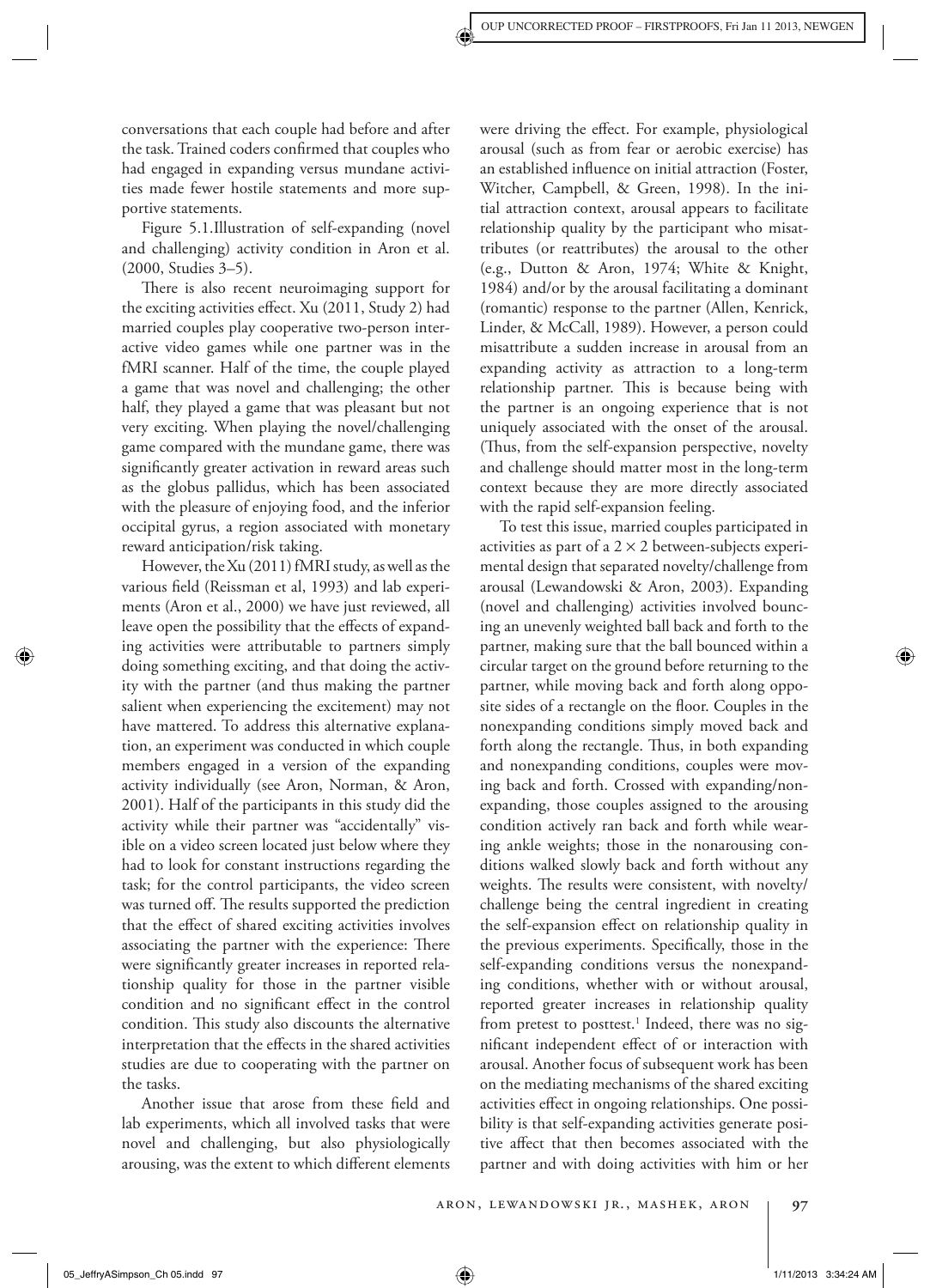(Strong & Aron, 2006). Positive affect might also serve as a reinforcement that encourages additional activity with the partner. If this is the case, positive affect should mediate the association between self-expanding activities and relationship quality, with increases in positive affect being more important to relationship quality than decreases in negative affect. In this context, a major contribution of the self-expansion model shared-activities studies is that they describe specific types of activities (novel and challenging) that should be more rewarding and produce more positive affect. Recently, the mediating role of positive affect was examined in the context of couples' momentary experiences using experience sampling (Graham, 2008). Consistent with previous research, those who engaged in activities with their partner that involved greater "activation"— operationalized as alert, active, excited, and involved—reported greater relationship quality. As suggested by Strong and Aron (2006), positive affect mediated the association of these shared activities and relationship quality. Consistent with the concept of flow (Csikszentmihalyi, 1990), couples experienced self-expansion in both leisure and nonleisure activities, often in engaging conversations, suggesting that couples have the ability to experience a wide variety of activities as challenging and exciting experiences.

 Another line of work has emerged relevant to this process that focuses on individual differences. Aron, Aron, Jagiellowicz, and Tomlinson (2010) found that individuals high in the personality/ temperament trait of sensory processing sensitivity (Aron & Aron, 1997) are more easily bored by dull conversations than others in close relationships. (The trait appears to have a genetic foundation, e.g., Chen et al., 2011; and those high on this trait are especially attentive to subtle stimuli, e.g., Jagiellowicz et al., 2011; and process emotional information especially thoroughly, e.g., Acevedo, Aron, & Aron, 2010.) They were no less affected by shared novel and challenging activities in general. However, they were much more bored when there was a lack of meaningful conversation in their relationship, even after controlling for relationship satisfaction.

 Perhaps most important in terms of practical implications is the possibility of long-term effects. In one recent analysis (Tsapelas, Aron, & Orbuch, 2009) from a major panel study of married couples in Michigan, at year 7 of their marriage, participants were asked, "During the past month, how often did you feel that your marriage was in a rut (or getting into a rut), that you do the same thing all the time and rarely get to do exciting things together as a couple?" All couples also reported their general relationship satisfaction at year 7 and then again at year 16. More boredom and less shared exciting activities at year 7 predicted significantly and substantially less satisfaction at year 16, even after controlling for satisfaction in year 7. A cross-lagged model supported the proposed causal direction and ruled out several possible third-variable alternative explanations.

Finally, there is evidence for positive effects in applied contexts. Participation in self-expanding activities appears to have facilitated benefits in two types of marital intervention programs in which it has been tested. Specifically, the benefits of a mindfulness intervention, in which participants express acceptance and openness to the present relationship distress, were largely the result of couples being more aware of their joint participation in self-expanding activities (Carson, Carson, Gil, & Baucom, 2007). Similarly, a study of how viewing the partner positively benefits relationship satisfaction found that individuals with more positive views of their partner also reported greater personal experiences of self-expansion (Gordon & Baucom, 2009).

# *Partner's Support for Own Self-Expansion in Ongoing Relationships*

Ongoing relationships, in addition to benefiting from shared self-expanding activities, are also predicted to benefit from partner's support for one's own self-expansion (due both to perceiving the partner as facilitating one's expansion and to associating the partner with that expansion). In an experiment directly testing this idea, Rodden [Tomlinson], Fivecoat, and Aron (2009) manipulated partner responsiveness in situations in which one member of a dating couple had an opportunity for self-expansion (i.e., learning new photography skills). While anticipating this event, participants received what they believed was either active or passive support from their dating partner. Previous research using this paradigm has examined effects on relationships from partner support when individuals face a stressful event. However, no previous work had examined such effects in relation to support for self-expansion opportunities. Rodden et al. found little effect of support for self-expansion in short-term couples, but in longer term couples, relationship satisfaction increased significantly for those who received active partner responses compared with passive partner responses.

98 | THE SELF-EXPANSION MODEL OF MOTIVATION AND COGNITION IN CLOSE RELATIONSHIPS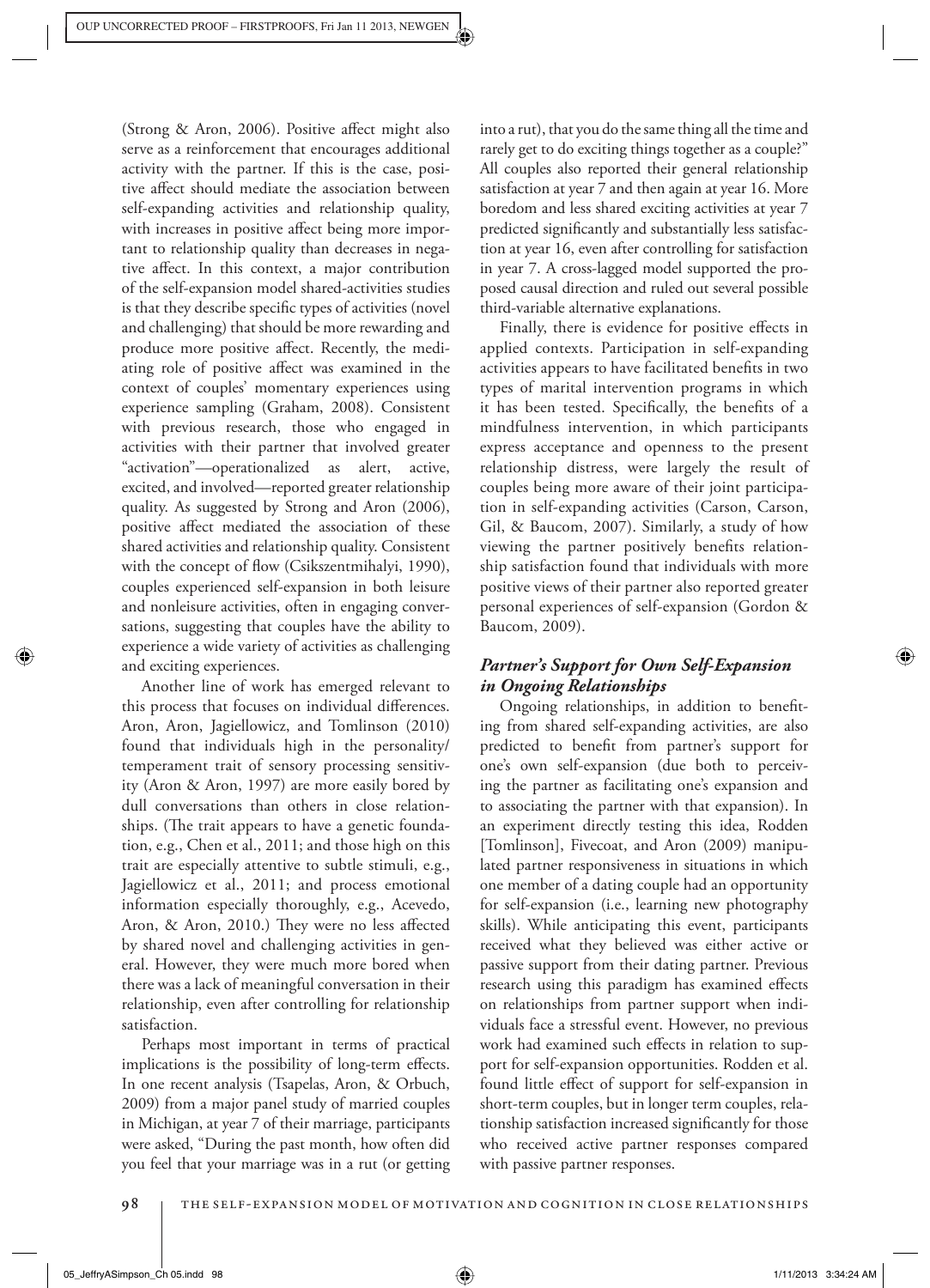One specific way in which partners may facilitate each other's self-expansion is through the "Michelangelo phenomenon," an idea developed in the context of interdependence theory that has received considerable support in a number of studies (see Rusbult et al., 2009, for a review). Through this interpersonal process, partners "sculpt" each other's selves by promoting those skills and attributes (while downplaying others) that match the partner's ideal self. In this way, the partners support the development of (in terms of the metaphor, "reveal from the marble") their partner's ideal self. This process results in greater relationship quality and increased relationship stability.

#### *Infi delity and Attention to Alternatives*

 When individuals are unable to satisfy their desire for self-expansion through their primary relationship (or through other contexts), or if the need for self-expansion is particularly high, they may seek self-expansion in alternate relationships (for a review of the issues, see Tsapelas, Fisher, & Aron, 2011). In addition to current self-expansion in the relationship, the anticipation of future self-expansion (or lack thereof) from the relationship should also be important. If a primary relationship cannot provide self-expansion and is perceived as unlikely to do so in the future, the relationship should represent a barrier to fulfilling the need for self-expansion. As noted in the original exposition of the self-expansion model (Aron & Aron, 1986), "When barriers are put between individuals and possible opportunities to expand, individuals tend to circumvent those barriers" (p. 125). One way to circumvent this barrier would be to form an extradyadic relationship (i.e., infidelity), which some have suggested can offer opportunities for personal growth and self-discovery that were not available in the primary relationship (Buunk & Dijkstra, 2000). In the first study to test this hypothesis (Lewandowski & Ackerman, 2006), undergraduates in long-term exclusive relationships rated their current relationship's ability to provide self-expansion, the relationship's potential for providing expansion in the future, and their susceptibility to infidelity. As predicted, those in relationships offering less current self-expansion or with less perceived potential for future self-expansion self-reported greater susceptible to infidelity.

 In the Lewandowski and Ackerman (2006) study, it is unclear whether people simply felt more susceptible to infidelity or whether they engaged in behaviors that increased the likelihood of engaging in infidelity. One key behavior is paying attention to alternatives, or to those who could be a potential partner if the present relationship dissolved (Rusbult, 1983). A person in a committed relationship should devalue alternatives (Johnson & Rusbult, 1989) and should pay less attention to available alternatives (Miller, 1997). In the context of self-expansion, those who experience insufficient self-expansion should have greater motivation to seek out self-expansion opportunities and, consequently, should pay more attention to alternative partners. To test this, VanderDrift, Lewandowski, and Agnew (2011, Study 1) had undergraduates in a current relationship rate the amount of self-expansion in their relationship and then interact with what they believed was a potential alternative partner. Actually, a computer program provided standard responses to questions participants asked from a preestablished list, which included questions related to self-expansion as well as general questions. For example, if the participant chose to ask, "Do you like to hear different perspectives on topics?" the program gave the response "Yes, it keeps life interesting." As predicted, those with less self-expansion in the current relationship liked the partner and the overall interaction more, and selected more questions that would reveal the interaction partner's ability to provide self-expansion. This supports the notion that those with less self-expanding relationships failed to devalue the alternative, and instead rated the alternative more favorably.

 In a follow-up study (VanderDrift et al., 2011, Study 2), undergraduates rated their current self-expansion and their attention to alternative partners (Miller, 1997). Participants also believed they had a chance to volunteer for a follow-up study that involved a "get to know you" activity with an opposite-sex partner who was currently single. Participants were given a sheet of 12 highly attractive potential interaction partners and were told to pick as many or as few as they would like. Consistent with the previous study, those with less self-expansion in the current relationship paid more attention to alternatives and selected a greater number of the potential interaction partners. In addition, this study replicated the association between self-expansion and susceptibility to infidelity, and found that attention to alternatives mediated the association. This suggests that lack of self-expansion in the current relationship leads to behaviors that increase the chance that infidelity will occur.

 Tsapelas (2011, Study 1), in a study of undergraduates in dating relationships, found significant

05\_JeffryASimpson\_Ch 05.indd 99  $\bigoplus$  5.34:24 AM  $\bigoplus$  5.34:24 AM  $\bigoplus$  5.11/2013 3:34:24 AM  $\bigoplus$  5.11/2013 3:34:24 AM  $\bigoplus$  5.11/2013 3:34:24 AM  $\bigoplus$  5.11/2013 3:34:24 AM  $\bigoplus$  5.11/2013 3:34:24 AM  $\bigoplus$  5.11/2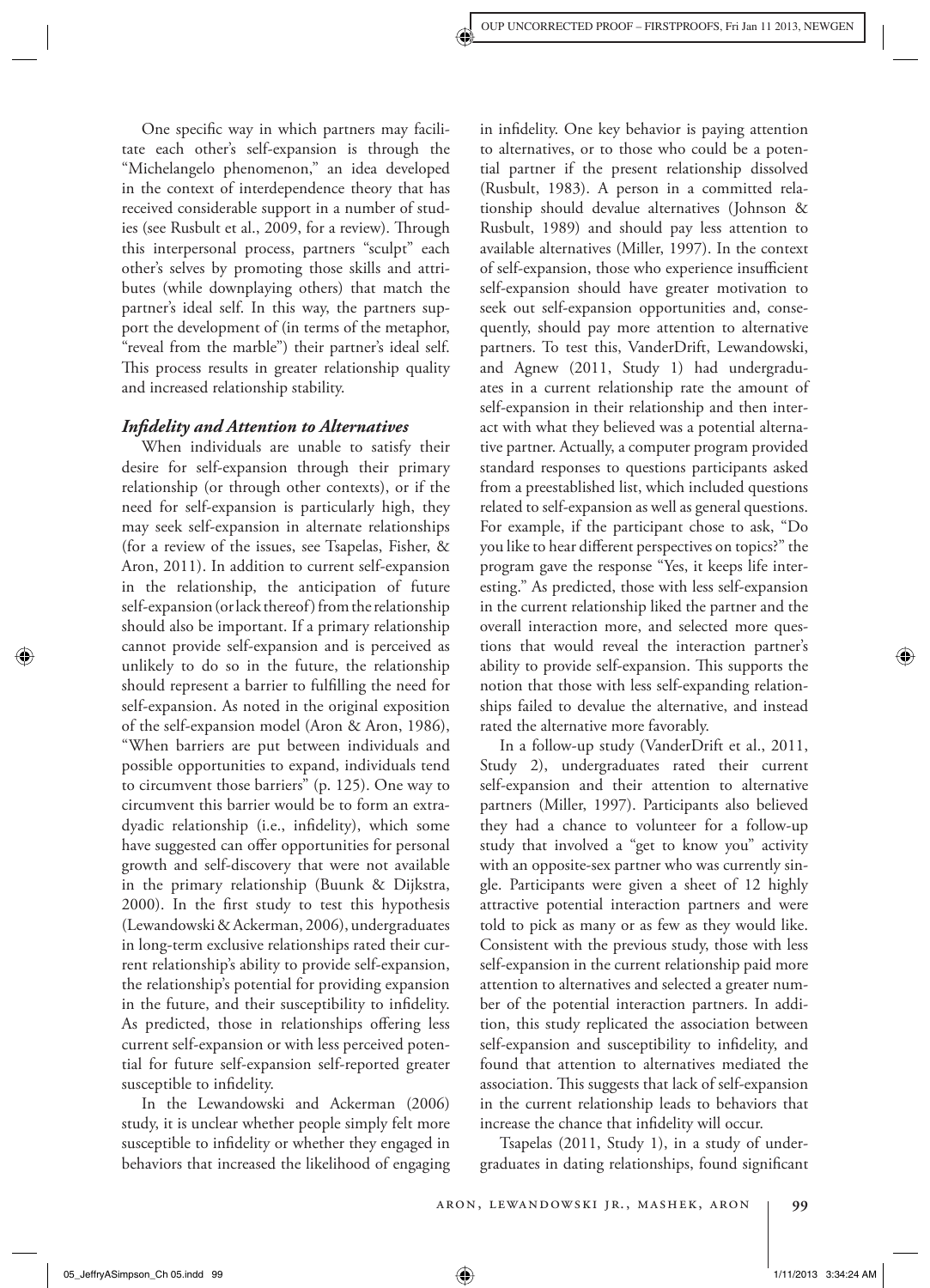correlations of reported self-expansion in their relationship with two subscales of Miller's (1997) Attention to Alternatives Scale: willful disinterest  $(r = .41)$  and active prowling  $(r = -.25)$ . In another study, Tsapelas (2011, Study 2) had committed dating individuals rate various traits for how desirable each one was in a romantic partner as well as the extent to which their own partner had each trait. A week later, using Wright and colleagues' (2004) priming procedure (described in the initial attraction section above), she randomly assigned participants to be primed with high or low individual need for self-expansion. Participants were then presented with a series of 20 photographs of attractive opposite-sex individuals, and they had to learn to associate a particular set of traits with each individual. Half of the photos were paired with partner traits the participant previously rated as highly desirable, but which the participant's partner did not have; the other half of the photos were paired with highly desirable traits the participant's partner did have. Participants were given several minutes to learn the matches and were then presented with the photos with their appropriate traits in a cognitive attention task, followed by a structured recall task. There was a strong and significant interaction effect for recall that was consistent with the self-expansion model: Those primed with high self-expansion need had the highest correct recall rates for pictures with desirable traits their partner *did not* have (i.e., attractive alternatives who would offer the greatest opportunity for additional self-expansion); however, low self-expansion primed individuals had the highest correct recall rates for pictures with desirable traits the participant's partner *did* have.

 In sum, several studies suggest that relationships that provide lower levels of self-expansion may lead individuals to seek self-expansion in alternative relationships. Moreover, when an individual's desire for self-expansion is especially high, the potential alternatives of most salience are those that offer desirable qualities that the current partner does not possess.

## *Relationship Dissolution*

The self-expansion model and in particular the results of the Aron et al. (1995) study suggest that ending a relationship could have a detrimental influence on the self, in that there should be a contraction of the self because of the loss of resources, perspectives, identities, and ongoing new experiences formerly provided by the partner.

 To test this, Lewandowski, Aron, Bassis, and Kunak (2006) conducted three studies to determine

how self-expansion within the relationship, as measured by the SEQ, relates to self-concept changes following relationship dissolution. In Study 1, recently broken-up undergraduates were asked, "How were you affected by the break-up of your relationship?" Those who had greater self-expansion associated with the relationship before dissolution made more statements that indicated contraction (e.g., "I don't know who I am anymore," "I've lost a big part of myself."). In Study 2, participants were asked, "To what extent did you feel as though you lost part of who you are, as a result of the break-up?" Parallel to Study 1, those with more self-expansion before dissolution reported more postdissolution contraction of the self. Lewandowski and associates' Study 3 tested this idea experimentally. Participants first did the "Who are you today?" task to assess their spontaneous self-concept. Next, participants were primed to think of times in their current relationship that were either self-expanding (e.g., times when their partner added to their own sense of identity or improved the person they were) or nonexpanding (e.g., times when their partner did not expand their identity, but instead restricted their accomplishments and experiences). Participants then engaged in a guided imagery task in which they imagined the end of their relationship, after which they did the "Who are you today?" task a second time. Consistent with a causal direction from loss of a relationship that provides self-expansion to a deexpansion of the self, participants who focused on self-expanding qualities of their "lost" relationship experienced a contracted self-concept such that they described the self in less complex ways from pretest to posttest. Subsequent research (Slotter, Gardner, & Finkel, 2010) has also found that participants who had broken up retrospectively reported moderate changes to the self-concept and provided more narrow self-descriptions, each of which were associated with decreases in self-concept clarity.

These various studies suggest that ending a self-expanding relationship has detrimental effects on the self. In contrast, losing a less self-expanding relationship has the potential to enhance the self because of the ability to experience new opportunities that were not previously available or that the former relationship prevented (Lewandowski & Bizzoco, 2007). Thus, ending a relationship that provided little expansion creates an opportunity for personal growth that involves the process of improving the self through the discovery of new knowledge and perspectives (Tedeschi, Park, & Calhoun, 1998). Consistent with this prediction, Lewandowski and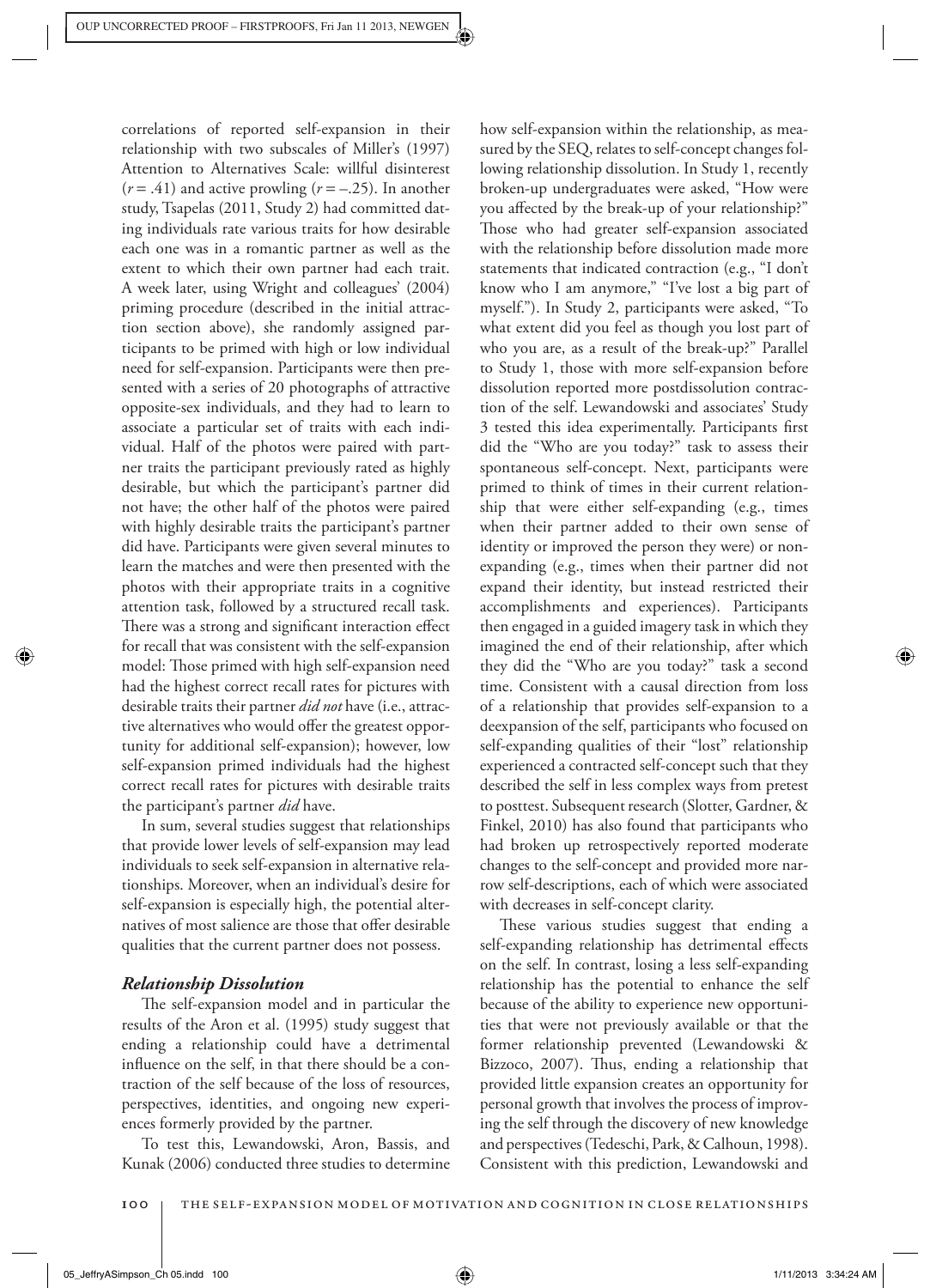Bizzoco found that undergraduates who had recently experienced the dissolution of a serious relationship reported significantly greater postdissolution personal growth, less loss of self, and more positive emotions if the predissolution relationship had provided less self-expansion. Importantly, loss of self mediated the association between predissolution self-expansion and postdissolution growth, indicating that growth was facilitated when individuals did not have to address contraction of the self. Overall, the Lewandowski and Bizzoco findings suggest that the self can expand when a non-self-expanding relationship ends.

#### *Individual Self-Expansion*

The focus of this chapter (and this book) is on relationships, and most research and related conceptualizations of self-expansion motivation have indeed been in the relationship context. However, it is helpful to gain a fuller understanding of the operation of this principle in the relationship context by noting very briefly some directly relevant recent research on self-expansion in an individual context.

 A particularly direct and salient route for self-expansion, and in individualistic cultures perhaps one over which an individual has the most control, is through individual pursuits. For example, a person who desires self-expansion could take a cooking course, read the latest bestseller, or take up a new hobby. In each case, the activity provides opportunities, relatively independent of close relationship partners, for increased self-efficacy as well as containing elements of novelty and challenge that should help alleviate boredom.

In the first set of studies explicitly testing the role of self-expansion motivation in a nonrelational context, participants engaged individually in novel and challenging activities (Mattingly & Lewandowski, under review). In Study 1, individuals carried objects (e.g., rubber bands, Ping-Pong balls) across a room either with chopsticks (self-expanding condition) or with their hands (nonexpanding condition) and deposited the items in a box. After the task, participants who had engaged in the self-expanding activity spent more time attempting to solve a series of unsolvable anagrams. A follow-up study using the same manipulation found that participants in the self-expanding condition exerted more effort on a hand grip that measured physical effort. A third study had participants either read a list of novel and interesting facts (e.g., "Human saliva has a boiling point three times that of regular water")

or parallel boring facts (e.g., "Human saliva assists in digestion" ). Parallel to Study 1, participants in the self-expanding (novel facts) condition put forth more effort on the unsolvable anagrams by generating more solutions. Importantly, this effect was not due to self-expanding activities resulting in the depletion of self-regulatory resources. Taken together, these studies provide evidence for the effects of the individual experience of self-expansion both from direct acquisition of new resources (in this study, gaining specific new knowledge) and from novel/challenging activities (in this study, carrying objects with chopsticks).

# *Conclusion to Review of Motivational Aspect of the Self-Expansion Model*

In this first half of this chapter, we have summarized the key conceptual foundation and the links with other theoretical approaches of the motivational aspect of the self-expansion model. We then reviewed the major lines of research on the effects of experiencing self-expansion, primarily with regard to relationships, either through directly enhancing the ability to accomplish goals or by participating in novel and challenging activities that create a feeling of self-expansion. This body of research demonstrates a number of mechanisms and processes that follow from the motivational aspect of the model, deepening our understanding of close relationships in novel ways, including identifying contexts in which differences (as opposed to similarities) can promote initial attraction because they afford self-expansion; locating specific cognitive and neural effects of falling in love; finding that shared novel and challenging activities (and not merely shared pleasant time together of any kind) and being supported by one's partner in growth-promoting experiences improve relationship quality; identifying specifically the role in infidelity of relationship boredom versus experiencing growth and self-expansion; and showing how the loss of relationships that provided self-expansion reduces the perceived content of the self, but that the loss of relationships that constricted self-expansion can be a basis for positive outcomes. Finally, we noted that even in a nonrelationship context, adding resources or experiencing novelty and challenge can enhance the content of the self.

These findings, and the motivational principle more generally, we believe point to important new research and theoretical possibilities which we elaborate in the "Future Directions" section at the end of the chapter.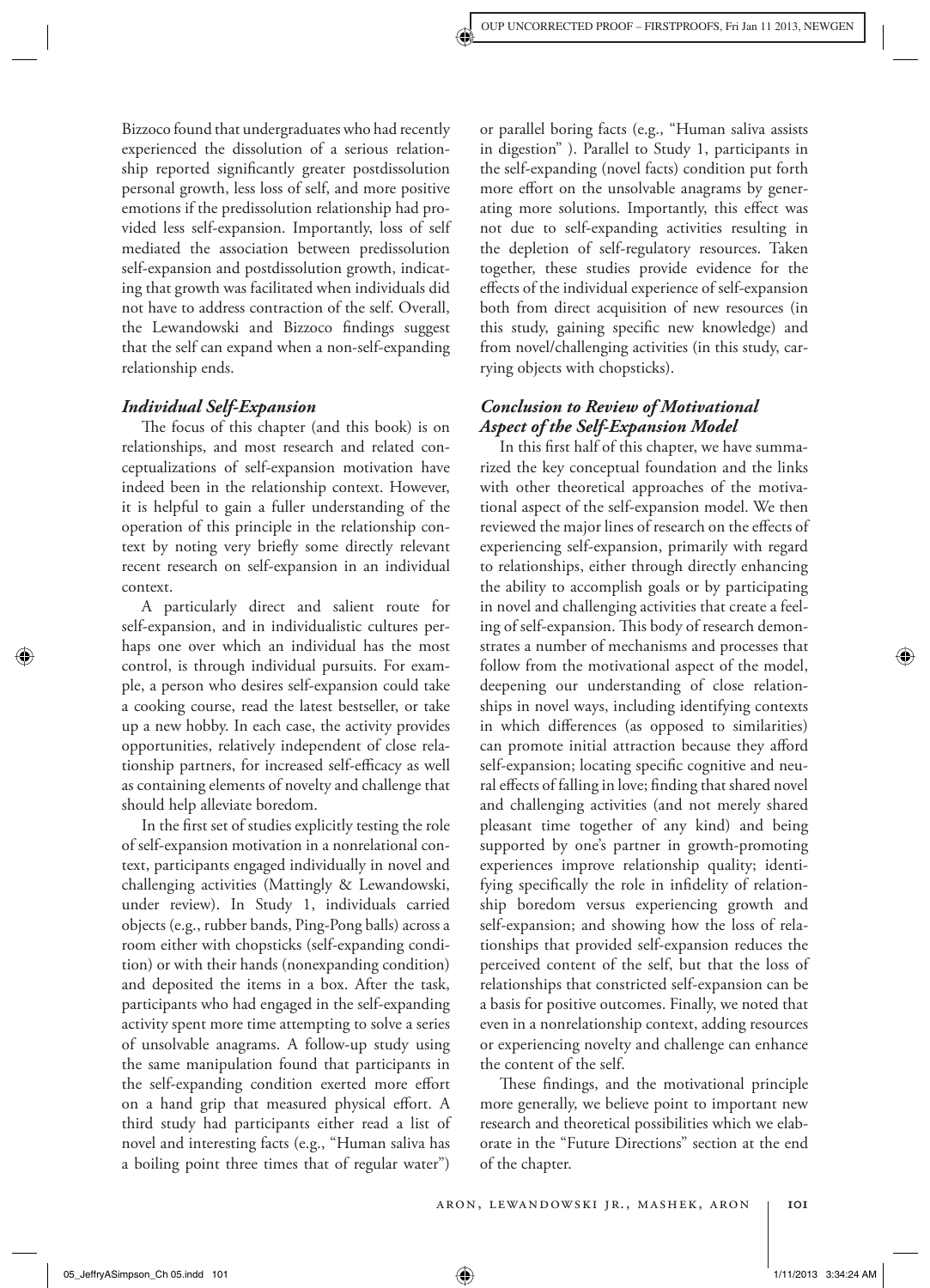## **Inclusion of Others in the Self**

 We now turn to the aspect of the model that has received the most research attention, the notion that in a close relationship the other becomes "included in the self." After reviewing the conceptual and operational definitions of including others in the self, we will review research relevant to its predictors and outcomes in close relationships. Finally, after highlighting a number of clever extensions of this idea, we will suggest that the notion of including others in the self offers a dynamic and flexible tool for understanding the self and self-processes in other contexts as well as relationships.

# *What Does It Mean to Include Others in the Self?*

 When we include another person in the self, our cognitive construction of the other overlaps with (or shares activation potentials with) our cognitive construction of the self (Aron et al., 1991; Smith, Coats, & Walling, 1999; for a review, see Aron, Mashek & Aron, 2004; for a related view, see Agnew, Van Lange, Rusbult,  $&$  Langston, 1998). Thus, to the extent we include another in the self, we take on the resources, perspectives, and identities of that person, and we share that person's outcomes. The other person then informs who we are, enhances the tools we feel we have at our disposal, shapes how we see the world, and affects the costs and benefits we perceive ourselves to incur.

The basic conception of including other in the self overlaps with other relationship theories. In terms of interdependence theory (see Chapter 3), it relates most closely to transformation of motivation, the idea that we resist purely selfish desires and act for the benefit of the other and the relationship because of the long-term benefit of maintaining the relationship. Although this process is certainly a powerful one (e.g., Yovetich & Rusbult, 1994), we also argue that people in close relationships act for the benefit of the other because the other's outcomes (good or bad) are to some extent directly experienced as one's own outcomes (e.g., Aron et al., 1991, Study 1). Another influential line of research and thinking, focusing on communal relationships (e.g., Clark & Mills, 2012), identifies spontaneously responding to the needs of the other as a normative, and even definitional, part of a close relationship. We agree, but also argue that one reason for communal behavior in close relationships is that the needs of the other are experienced as the needs of the self (and that meeting those needs is experienced as meeting one's own needs). There is

some direct evidence that the degree to which a relationship is communal is partially a function of the degree to which there is inclusion of other in the self (e.g., Medvene, Teal, & Slavich, 2000)

 Links with other relationship models are described in the context of specific research studies cited throughout this section. However, the inclusion-of-other-in-the-self idea has primarily been linked to notions of interdependent or communal cultures (see chapter 25). Indeed, Cross, Bacon, and Morris (2000) have developed a measure of individual differences in "relational interdependent self-construal" that correlates positively with standard measures of inclusion of other in the self (Cross et al., 2000; Mashek, Cannaday & Tangney, 2007). Conceptually, the tendency to see the self as interdependent with others goes hand in hand with including those others in the self. Perhaps an individual's degree of interdependent self-construal informs the extent to which any one particular other is typically included in the self.

# *Measuring the Inclusion of Others in the Self*

The metaphor of overlapping selves led to the creation of what has become a very widely used instrument for assessing interpersonal closeness, the Inclusion of Others in Self (IOS) Scale. This scale, developed by Aron, Aron, and Smollan (1992), explicitly influenced by the work of Lewin (1948) and Levinger and Snoek (1972), and foreshadowed by Pipp, Shaver, Jennings, Lamborn, and Fischer (1985), encapsulates the construct of interconnected selves. The IOS Scale consists of seven pairs of overlapping circles (Figure 5.2); each pair overlaps slightly more than the preceding pair. Respondents select the pair of circles that best portrays their relationship with another (e.g., romantic partner, friend, parent, community, the environment). Most people are able to provide meaningful responses without further guidance; in fact, during validation procedures, when participants were asked to describe the subjective meaning of the circle diagrams in an open-ended format, 86 percent generated connectedness-themed descriptors (Aron et al., 1992).

The original validation of the IOS Scale (Aron et al., 1992) also found that this simple pictorial assessment of closeness captured aspects of both *feeling* close and *behaving* close, and correlated strongly with more complex, multi-item measures of closeness and intimacy. Further, this single-item pictorial measure outperformed more complex measures of closeness in predicting prospectively whether relationships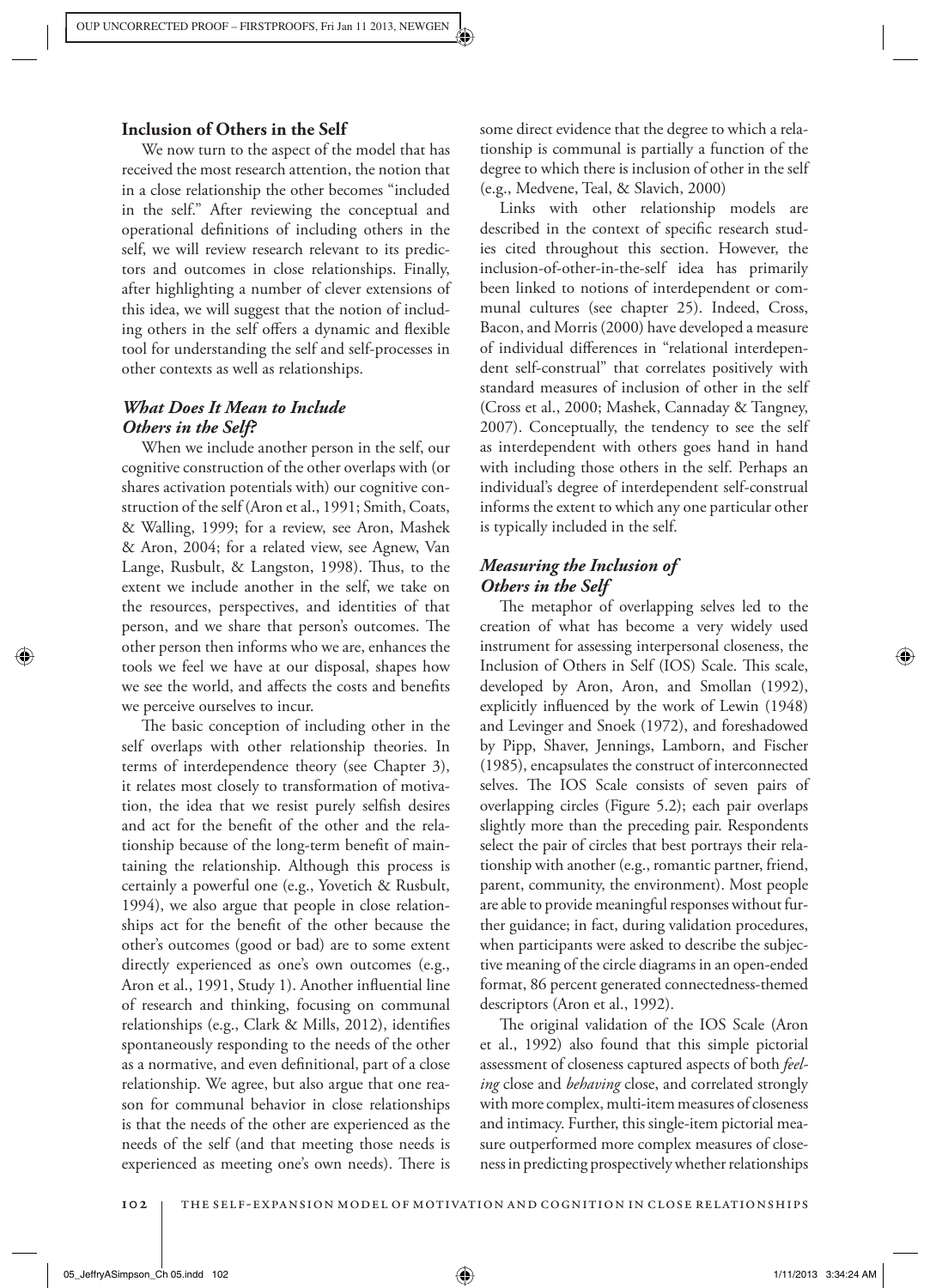

Please the picture below that best describes your relationship with your partner.

Figure 5.2 The Inclusion of Other in the Self Scale. From Aron, A., Aron, E. N., & Smollan, D. (1992). Inclusion of Other in the Self Scale and the structure of interpersonal closeness. *Journal of Personality and Social Psychology, 63* , 596–612.

would remain intact over the subsequent 3 months. In fact, in a recent meta-analysis of longitudinal predictors of nonmarital relationship dissolution (Le, Dove, Agnew, Korn, & Mutso, 2010), inclusion of other in self emerged as a particularly robust predictor of relationship stability. More generally, it has become a very widely used primary index of the sense of closeness. In an interesting example that nicely illustrates this role of the measure, Simpson, Orina, and Ickes (2003) showed that being more accurate about one's partner's thoughts and feelings in a conflict discussion predicted decreased IOS Scale closeness when the partner's expressions were objectively relationship threatening.

 Importantly, the IOS Scale has proved impressively flexible. Not only has it been used to study diverse categories of personal relationships as described in many examples below, but it has also been successful cross-culturally (e.g., Dalsky, Gohm, Noguchi, & Shiomura, 2008; Uleman, Rhee, Bardoliwalla, Semin, & Toyama, 2000), and even transported beyond relationships, assessing inclusion in the self of "others" ranging from consumer brands to God (a point we return to briefly later). In this subsection, we focus on the ways the scale has been modified within the relationship domain.

 Capitalizing on the availability of technology, Le, Moss, and Mashek (2007) created a dynamic IOS Scale for use in Web-based data collection. Participants use a computer mouse to alter the relation between the two circles, or selves. This "continuous IOS" offers two distinct pieces of information: percentage of overlap between the two circles (ranging from 0 to 100 percent), and distance between the circles. This latter metric allows researchers to differentiate people who represent their relationship as two merely tangent circles versus people who see their relationship as two wholly separate circles.

Mashek et al. (2007) offered a different modification to the scale. In their research with incarcerated offenders, they found that many of their participants experienced the standard IOS Scale as confusing because the circles in the first of the seven steps were smaller than those in the last of the seven steps. (This was done by Aron et al., 1992, to keep the total area encompassed within the collective boundaries of each pair of circles the same, so it would not appear that the total of what is in self and other was less when people were connected. However, this subtlety may well be lost on many respondents and lead to confusion instead.) This modified version of the IOS is available in Mashek et al. (2007).

The IOS Scale is the most common (and, arguably, the most face-valid) measure of inclusion, and because it is a single item, it is particularly efficient. However, it is far from the only measure available. In fact, it is not the only pictorial measure available. For example, in the context of their amoebic self theory, Rempel and Burris (2006) describe the Relational Inclusion Map, which invites participants to indicate the extent to which they see their partner as part of themselves. This map has a seventeen-step gradient, ranging from feeling clearly connected to the other (the other is "part of yourself") to feeling clearly disconnected (the other is "clearly not part of yourself"). This scale, although not developed in the context of the self-expansion model, clearly taps the notion of including other in the self.

 Importantly, many of the ways of assessing the presumed effects of including others in the self have also been used as other measures of inclusion. Although we review many of the relevant studies in the section below on outcomes of inclusion, some of these indexes have a substantial advantage over the IOS Scale in that they are nonobvious (implicit). The standard pictorial IOS Scale may

05\_JeffryASimpson\_Ch 05.indd 103 5:34:24 AM  $\bigoplus$  5.11/2013 3:34:24 AM 1/11/2013 3:34:24 AM 1/11/2013 3:34:24 AM /11/2013 3:34:24 AM /11/2013 3:34:24 AM /11/2013 3:34:24 AM /11/2013 3:34:24 AM /11/2013 3:34:24 AM /11/2013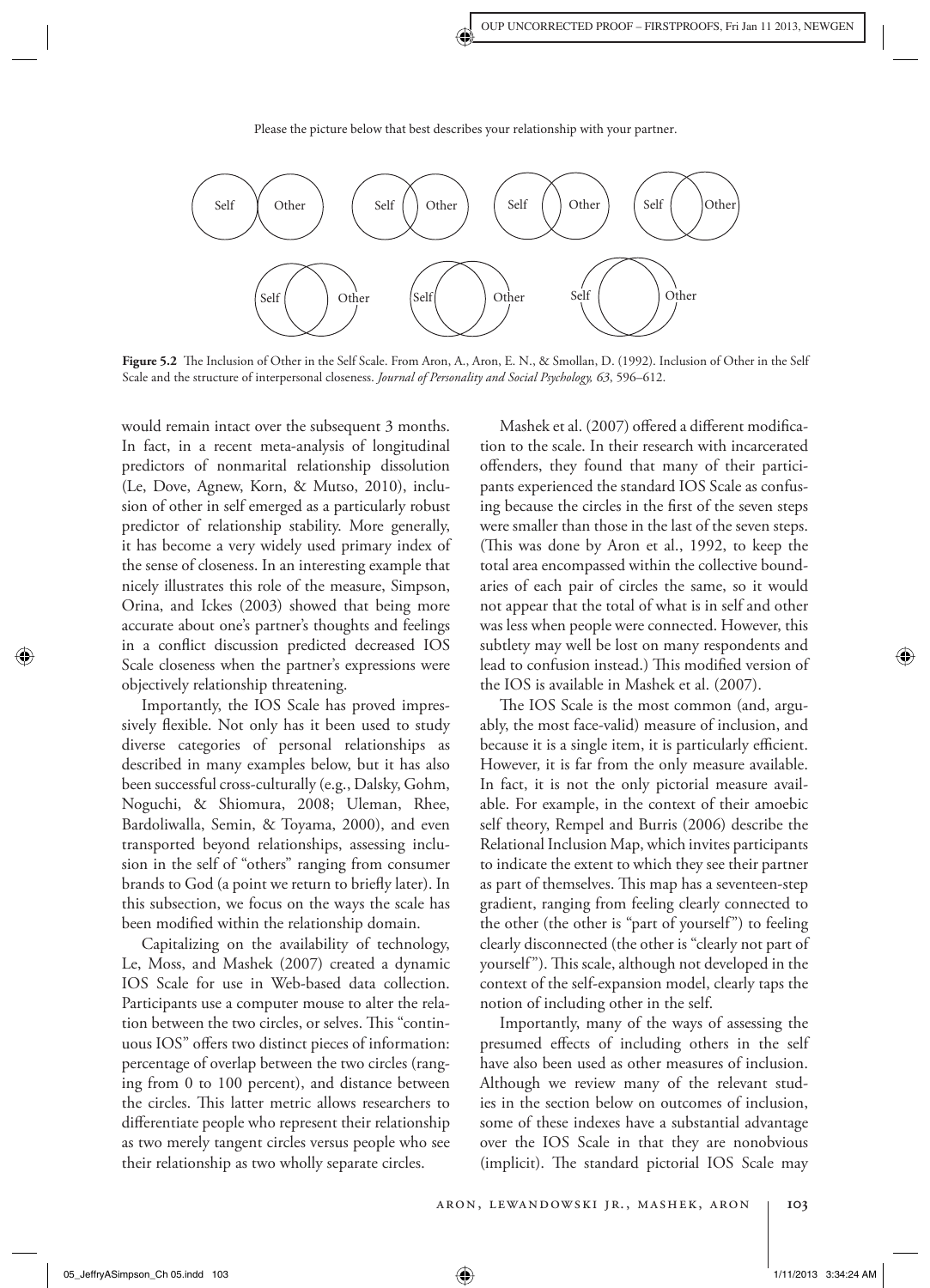bypass some biases triggered by verbal self-report items, has the virtue of being minimally reliant on language, and has little correlation with social desirability measures (Aron et al., 1992). Nevertheless, it is a self-report measure and, therefore, is susceptible to the various kinds of response bias inherent in all such measures. Thus, where feasible, we strongly encourage researchers to use one of these nonobvious measures in addition to self-report indexes. Among the several nonobvious indicators that have been employed, perhaps the three most widely used and consistently successful to date are the response time me/not-me task (originally in Aron et al, 1991, Study 3); plural pronoun use in descriptions of one's relationships (originally in Agnew et al., 1998); and Sande, Goethals, and Radloff's (1998) especially easy to use (because it appears as a short self-report index) trait-rating attribution task (originally used for this purpose in Aron et al., 1991, Study 2).

## *Predictors of Including Others in the Self*

 What predicts inclusion of other in the self? If one wants to increase her or his inclusion of other in the self, how can this be achieved? In the first half of this chapter, we described research findings showing that shared participation in exciting activities increases relationship quality. There is also some evidence that increased inclusion of other in the self is one mechanism through which this happens. In the Tsapelas et al. (2009) longitudinal study, in which shared exciting activities (versus boredom) at year 7 predicted increased satisfaction at year 16, changes on the IOS Scale over this period mediated the effect. In other words, frequent shared participation in exciting activities may lead to more inclusion. Or, put another way, boredom might undermine one's ability—and perhaps willingness—to include the other in the self.

The general literature on self-disclosure and theoretical approaches, such as Reis and Shaver's (1988) intimacy model, supports the idea that self-disclosure is a powerful mechanism for inducing interpersonal closeness. Accordingly, self-disclosure has proved to be a well-supported mechanism for creating inclusion of other in the self. Aron, Melinat, Aron, and Vallone (1997) showed experimentally that gradually escalating reciprocal self-disclosure with a stranger during a short laboratory session can create greater inclusion of other in the self as assessed by the IOS Scale (as well as other indicators of closeness/intimacy). Indeed, the procedure they developed (which has come to be known as the "Fast Friends" procedure) has subsequently been used in many other studies as a means of creating closeness experimentally (e.g.,

Brown, et al., 2009). In one study, Slatcher (2010) creatively extended the standard paradigm to generate closeness between two couples (each in an ongoing relationship, but strangers to the other couple), conducting the procedure as a foursome. Participants in couple pairs were randomly assigned to engage in the Aron et al. closeness-generating procedure or in a "small-talk" control condition. Participants in the closeness condition (compared with the control) developed greater closeness to members of the other couple and also showed greater increases from before to after in inclusion of their partner in the self.

 Several other means of inducing inclusion of other in the self, both as experimental procedures and as tests of theory, have been employed. Some particularly successful examples of experimental procedures are tasks involving taking the perspective of the other (e.g., Davis, Conklin, Smith, & Luce, 1996; Galinsky & Moskowitz, 2000) and leading people to believe they have "shared brain waves" with the other (e.g., Goldstein & Cialdini, 2007). An example of a theoretically interesting approach to inducing inclusion, based on Fredrickson's (2001) broaden and build model, finds that inducing positive affect increases inclusion of a close friend in the self (Waugh & Fredrickson, 2005), and that positive affect over the first few weeks of college predicts substantial increases in inclusion of one's roommate in the self (Waugh & Fredrickson, 2006). As another example, Slotter and Gardner (2009) identified anticipatory inclusion as a process that promotes inclusion of other in self. These researchers found that individuals "take on as their own" some of the attributes of a stranger, even in the absence of actual interaction with that person, but they do so only when the other person is a potential relationship partner.

 Further, there is emerging evidence that physical intimacy, similar to the emotional intimacy developed through self-disclosure, also enhances inclusion. Little empirical work has specifically addressed the role of sex in promoting self–other inclusion. However, one study examined this idea in a unique population. In a study of a sample of individuals who practice sadomasochism, Sagarin, Cutler, Cutler, Lawler-Sagarin, and Muatuszewich (2009; Study 2) found a significant increase in IOS Scale ratings from pretest (before the participants engaged in a sadomasochistic scene at a sex party) to posttest (after completion of the scene). This finding offers some preliminary indication that sex might offer one mechanism for increasing the inclusion of other in self, at least in the short term.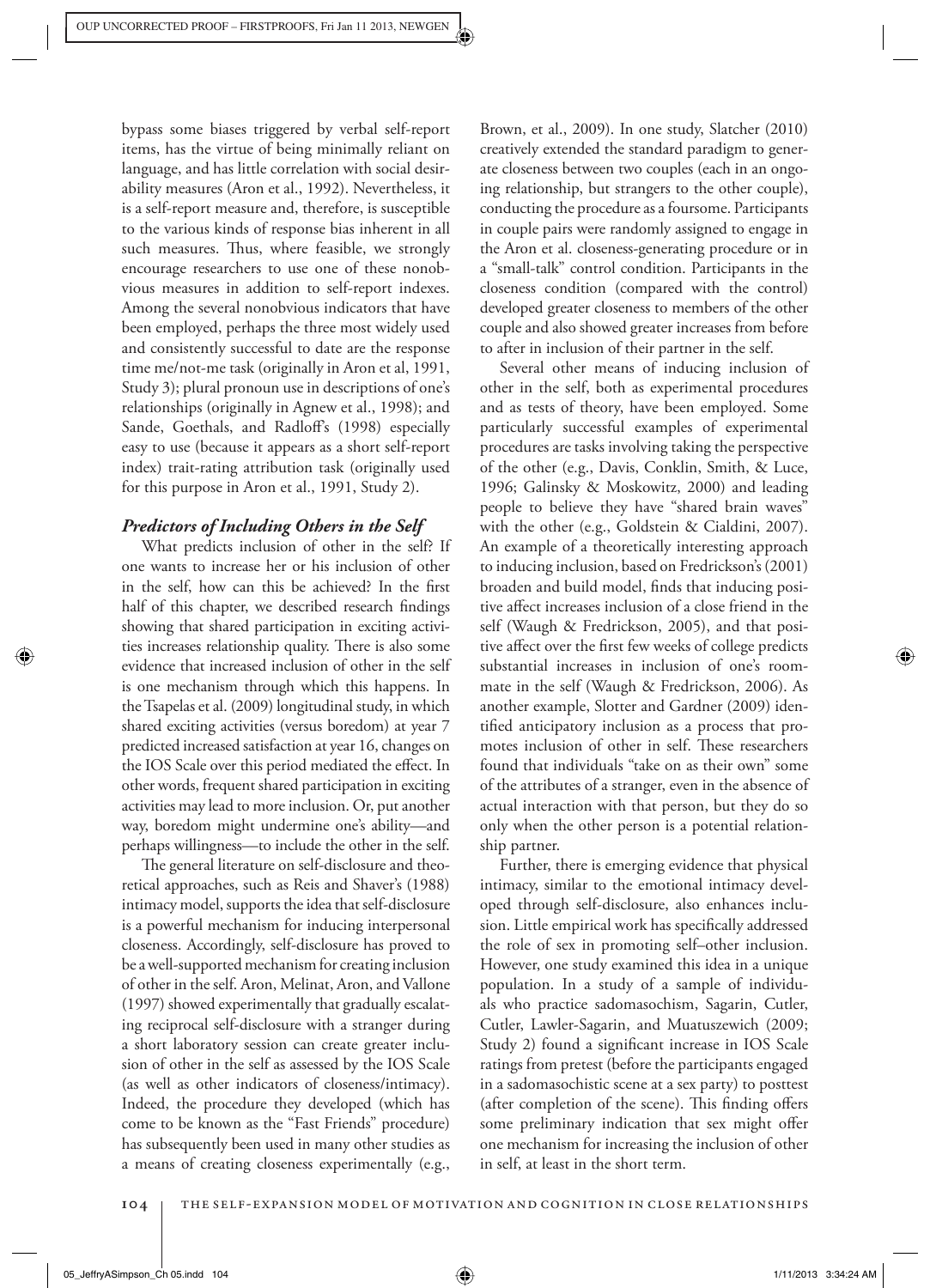Finally, there is some evidence that therapeutic intervention can increase inclusion. Reid et al. (2006, Study 2) found that mean dyad levels of IOS Scale ratings increased significantly over six 2-hour therapy sessions designed to enhance the couple's sense of "we-ness" or couple-related identity.

### *Outcomes of Including Others in the Self*

 Including others in the self should have dramatic effects on one's experiences and behavior because these outcomes are strongly influenced by the content of one's self-representation and, to the extent one has included another in the self, one treats whatever happens to the other as happening to the self. In this subsection, we consider such effects, focusing on cognition, physical, and physiological responses, and on treating another's outcomes as one's own.

#### **COGNITION**

One very direct effect of including another person in the self is that the overlapping representations can create cognitive confusions or interference between that other person and oneself. In one of the first studies of self–other inclusion, Aron et al. (1991, Study 3) developed the "me/not-me" paradigm to examine the hypothesized overlap of cognitive structures between self and a close other. Specifically, the paradigm tests how quickly participants evaluate the self-relevance of traits that participants had previously rated for both self and a particular other, such as their romantic partner. During the timed rating task, participants are able to quickly evaluate those traits that are either true of both self and partner or false of both self and partner. However, when an adjective is true of only one of the targets—self or partner—ratings are slower, and the extent of this slowdown correlates with IOS Scale ratings of the relationship (Aron et al, 1992; Aron & Fraley, 1999; Smith et al., 1999). In other words, when we have included another person in the self, our ability to process information about the self is slowed to the extent that the other person is dissimilar from us. (The me/not-me paradigm is also an effective implicit measure of self–other inclusion, as well as self-group inclusion, e.g., Tropp & Wright, 2001.)

 Self-serving cognitive biases are also diminished with reference to persons we include in the self. For example, the typical self-reference effect in memory—the tendency to better recall information processed about the self than information processed about others—is mitigated when those "others" are close others (Symons & Johnson, 1997). Mashek, Aron, and Boncimino (2003) extended this work

by looking specifically at the patterns of confusions people make when processing information about self, nonclose others, and close others. They asked participants to rate different sets of adjectives for the self, a close other, and a nonclose other. Later, participants engaged in a surprise source recognition task, in which they indicated for each adjective the target for whom that adjective was originally rated. Mashek et al. evaluated the nature of the errors participants made. That is, if an adjective was originally rated for the self, but later misremembered as having been rated for someone else, who was that someone else? They found that confusions between self and close others were more likely than confusions between self and nonclose others, and this effect held even when controlling for the participants' familiarity and similarity with the other targets. Thus, here again, close others can color our cognitive processing.

Further evidence of diminished differences in self-processing versus other-processing in the wake of inclusion comes from work building on Lord's (1980, 1987) proposition that processing information about the self differs from processing information about others, in that self-processing is "ground" and other-processing is "figure." Aron et al. (1991, Study 2) reasoned that processing information about a close other should be more self-like than processing information about a nonclose other. Replicating Lord's findings, Aron et al. found that after imagining different targets (self, a close other, and a nonclose other) interacting with a series of concrete nouns, participants recalled more of the nouns they had imagined the nonclose other interacting with than nouns they had imagined the self interacting with. What was new (and specifically predicted by the inclusion of other in the self idea) is that nouns imagined being interacted with by the close other were recalled at an intermediate level. Further, the degree of difference in recall between the close other and nonclose other conditions correlated with self-reported closeness to these targets.

 Likewise, Sande et al. (1988) found that people were more likely to make situational attributions for the behaviors of close versus nonclose others; that is, participants explained the behaviors of close others—but not nonclose others—similarly to how people explained their own behavior (Jones & Nisbett, 1971). Aron and colleagues (1991, Study 2; Aron & Fraley, 1999) replicated this effect, demonstrating that individuals are less likely to make dispositional descriptions of others when those others are close to the self (e.g., a best friend or romantic partner) than when those others are not close.

05\_JeffryASimpson\_Ch 05.indd 105 5.5.1.10 105 5.934:24 AM 6.1.11/2013 3:34:24 AM 711/2013 3:34:24 AM 71/11/201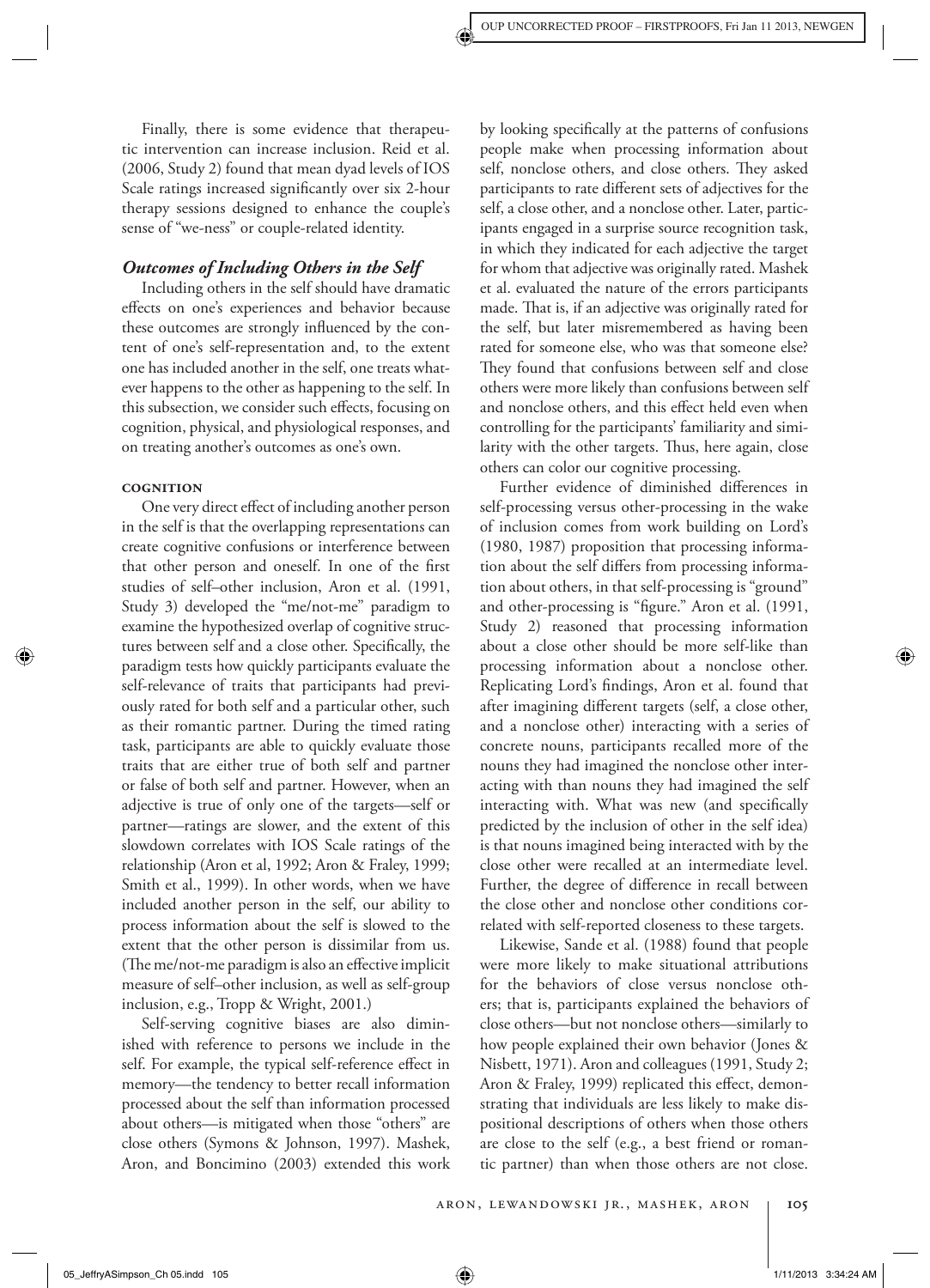Further, Waugh and Fredrickson (2006), using a version of this measure (which they called "complex understanding of other"), found moderate to strong correlations with the IOS Scale, and the IOS Scale mediated the path from positive emotion to this measure.

Looking at the cognitive effects from yet another perspective, there is growing evidence that when we include the other in the self, we conceptualize the self and other as a unit. For example, as part of their work on "cognitive interdependence" (an extension of interdependence theory closely linked to the inclusion-of-other-in-the-self aspect of the self-expansion model), Agnew et al. (1998) found that the number of plural pronouns (we, us, our, etc.) versus the number of individual pronouns (I, me, mine; her, him, hers, etc.) people use when articulating thoughts about their romantic relationship correlate positively with self–other inclusion as measured by the IOS Scale (see also Karremans & Van Lange, 2008). Extending this line of thinking, Fitzsimmons and Kay (2004) showed a causal effect. They had participants perform a series of tasks with a stranger that involved deciding which objects to bring to a desert island. At a crucial point, the procedure involved filling in the blanks for their joint decision using in one condition plural pronouns (e.g., "We should bring \_\_\_\_\_ because we \_\_\_\_\_") and in the other condition singular pronouns ("The other passenger and I should bring \_\_\_\_\_ because the other passenger and I\_\_\_\_\_\_"). Those assigned to the plural pronoun condition showed significantly great self–other overlap on the IOS Scale, as well as increased closeness on other measures.<sup>2</sup>

## PHYSICAL AND PHYSIOLOGICAL

 When we include others in the self, we seem to think differently about our physical selves. Burris and Rempel (2008), for example, found that people who are in relationships, compared with people who are not, see the self as more "amoebic." That is, they perceive their physical bodies as less constraining and are less sensitive to physical threat than people who are single. Burris and Rempel note, "These results are entirely consistent with a key assumption that including an intimate other in the self facilitates expansion of the self beyond its default limits as defined by the physical body" (p. 958).

 Cheng et al. (2010) conducted an fMRI study to investigate how we process and perceive physical pain experienced by the self, a loved one, or a stranger. Using a within-subject design, they showed participants animations of hands and feet

undergoing various types of painful stimulation; participants were instructed to imagine these as the hands or feet of the self, of a loved one, and of a stranger. Participants rated the imagined pain of self and loved one as similar, but strangers were imagined to feel less pain. Moreover, seeing a close other in a painful situation (albeit an imagined animated situation) elicited brain activation similar to that elicited when participants saw their animated selves in painful situations, with more similar activations correlating with more self–other overlap as measured by the IOS Scale. Indeed, mounting evidence suggests that the areas of the brain involved in processing information about the self overlap quite literally with areas involved in processing information about close others. This pattern holds for processing faces (Kircher et al., 2001), memory tasks involving names (Aron, Whitfield, & Lichty, 2007), and response to others' errors (Kang, Hirsh, & Chasteen, 2010).

Another kind of physiological effect was recently reported by Brown and colleagues (2009). Individuals who participated with a stranger in the Aron et al. (1997) self-disclosure closeness-generating task, compared with those doing a neutral-acquaintance task, showed significantly greater increases in salivary progesterone, a hormone considered to be an indication of one's desire to bond with others.

Finally, we find it especially difficult to distinguish self from close others perceptually. Riela, Ketay, Aron, and Keenan (2008) morphed the faces of participants with close friends and with celebrities. Participants were slower at identifying the self when highly overlapped with a friend than when highly overlapped with a celebrity, even after controlling for any facial similarities or differences in the different targets.

## **TREATING OTHER'S OUTCOMES AS ONE'S OWN**

 Another implication of the model is that one experiences the other's outcomes to some extent as one's own. This has been studied most extensively in research on the consequences of social comparison. Gardner, Gabriel, and Hochschild (2002) found that participants primed with inclusion of other in the self did not experience the drop in self-esteem that is typical in the wake of upward social comparison. In fact, these participants experienced a partner's success as a reason to celebrate, and the degree of celebration was correlated with the degree of including other in the self.

 Lockwood et al. (2004) also examined whether closeness moderates the relation between upward social comparison in close relationships and outcomes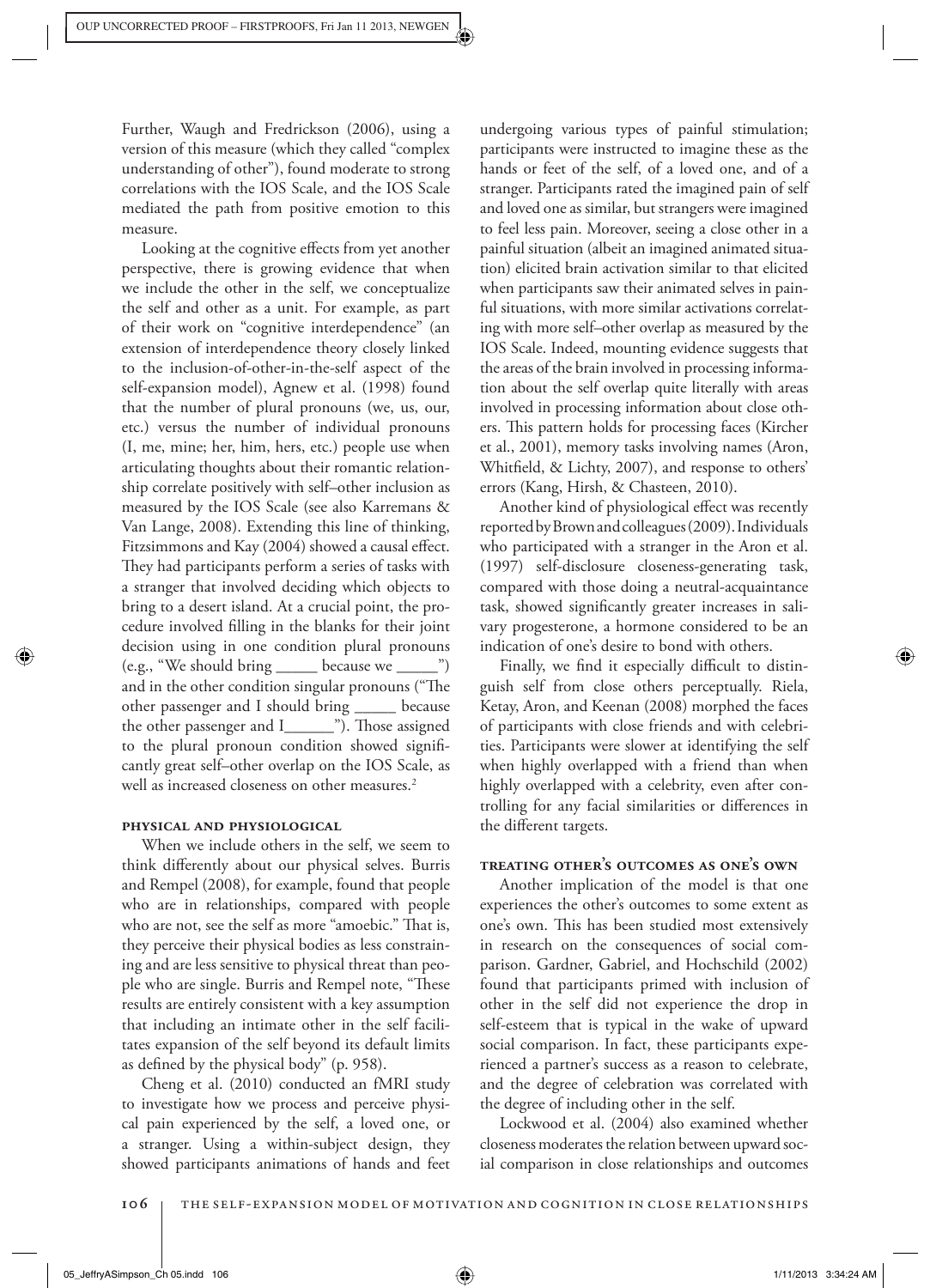such as self-esteem. Although they did not base their work explicitly on the inclusion-of-other-in-the-self model, their measure of closeness tapped the same idea (e.g., "My identity and my partner's identity overlap a great deal"). In Study 1, they found that people who reported a high level of closeness, upon experiencing an experimentally generated upward social comparison with the partner, did not experience the self-esteem loss that is typical in social comparison research. That is, closeness offered a buffer against the typical self-esteem decline experienced when a partner outperforms the self. In a follow-up study, Lockwood et al. experimentally primed closeness using a sentence-unscrambling task and manipulated upward versus downward social comparison. Compared with participants primed with neutral and low closeness, participants primed with high closeness predicted responding more favorably in the wake of an imagined upward comparison with the partner. In a third study, which involved both members of a couple, the researchers manipulated social comparison and measured subsequent closeness. They found that individuals who feel a high degree of closeness in the wake of upward social comparisons with their partner affirmed their relationship abilities

 Building on the work of Lockwood et al. (2004), Pinkus et al. (2008) focused on self-affirmational responses in the wake of social comparisons within relationships in a study in which affect was the primary outcome of interest. They concluded, "It appears that focusing on the benefits of the comparison for one's partner and one's relationship, such that one empathizes with the partner's success, takes the self-evaluative sting out of being outperformed by the partner" (p. 1198). Importantly, closeness predicted responding favorably in instances of both upward and downward social comparison.

In a different kind of indication of experiencing a close other's outcomes as one's own, MacKay, McFarland, and Buehler (1998) found that participants' moods were affected by false feedback about an interaction partner's performance only when that interaction partner was also a relationship partner. Yet another indication of this process is that including the other in the self appears to predict particular patterns of resource allocation. For example, Aron et al. (1991, Study 1) found that, when teamed with a best friend, participants distributed money about equally between self and partner, even when the partner would not know or be able to determine their allocations. But, when teamed with a mere acquaintance, participants distributed more money

to self than to partner. In other words, when interacting with close versus nonclose others, individuals treat the other like the self.

 Including others in the self also has consequences for our pursuit of goals. Shah (2003) examined the moderating role of self–other inclusion on the ability of significant others to influence goal pursuits. When participants were close to their father, a prime designed to summon the father to mind increased the accessibility of a particular goal as well as participants' commitment to those goals.

 Finally, there is evidence that including a close other in the self can, under some circumstances, have negative effects. Mashek and Sherman (2004) contrasted participants' responses to the usual IOS Scale to their responses on an IOS Scale asking about one's *desired* relationship with the partner. Across samples, Mashek and Sherman found that 13 to 19 percent of undergraduates involved in dating relationships reported more actual inclusion than desired inclusion, and 57 percent of respondents said they felt too close to their partner at least once in the preceding semester. In a recent study, Mashek, Le, Israel, and Aron (2011) found that this desire for less inclusion of other in the self could be experimentally primed, suggesting that the experience is contextually dependent and dynamic.

#### *Extensions*

 During the past decade, researchers have exten ded the inclusion-of-other-in-the-self aspect of the self-expansion model in a number of original ways that go well beyond the close relationship domain. Because this chapter focuses on close relationships, we will describe these developments only briefly here.

 Perhaps the most extensive line of work applying the inclusion aspect in the nondyadic relationship domain has focused on group identity and intergroup relations. Tropp and Wright (2001) modified the IOS Scale to examine the inclusion of racial ingroups in the self and the me/not-me paradigm to assess including social groups in the self. A substantial body of literature has developed in the intergroup field based on the idea that groups are included in the self, with the main focus being on intergroup contact. The key idea is that the well-established effect of intergroup friendships on reducing prejudice (Davies, Tropp, Aron, Pettigrew, & Wright, 2011) is substantially mediated by the process of inclusion of other in the self (for a review, see Davies, Wright, & Aron, 2011). If I include a person of another group in the self, part of what I also include is that person's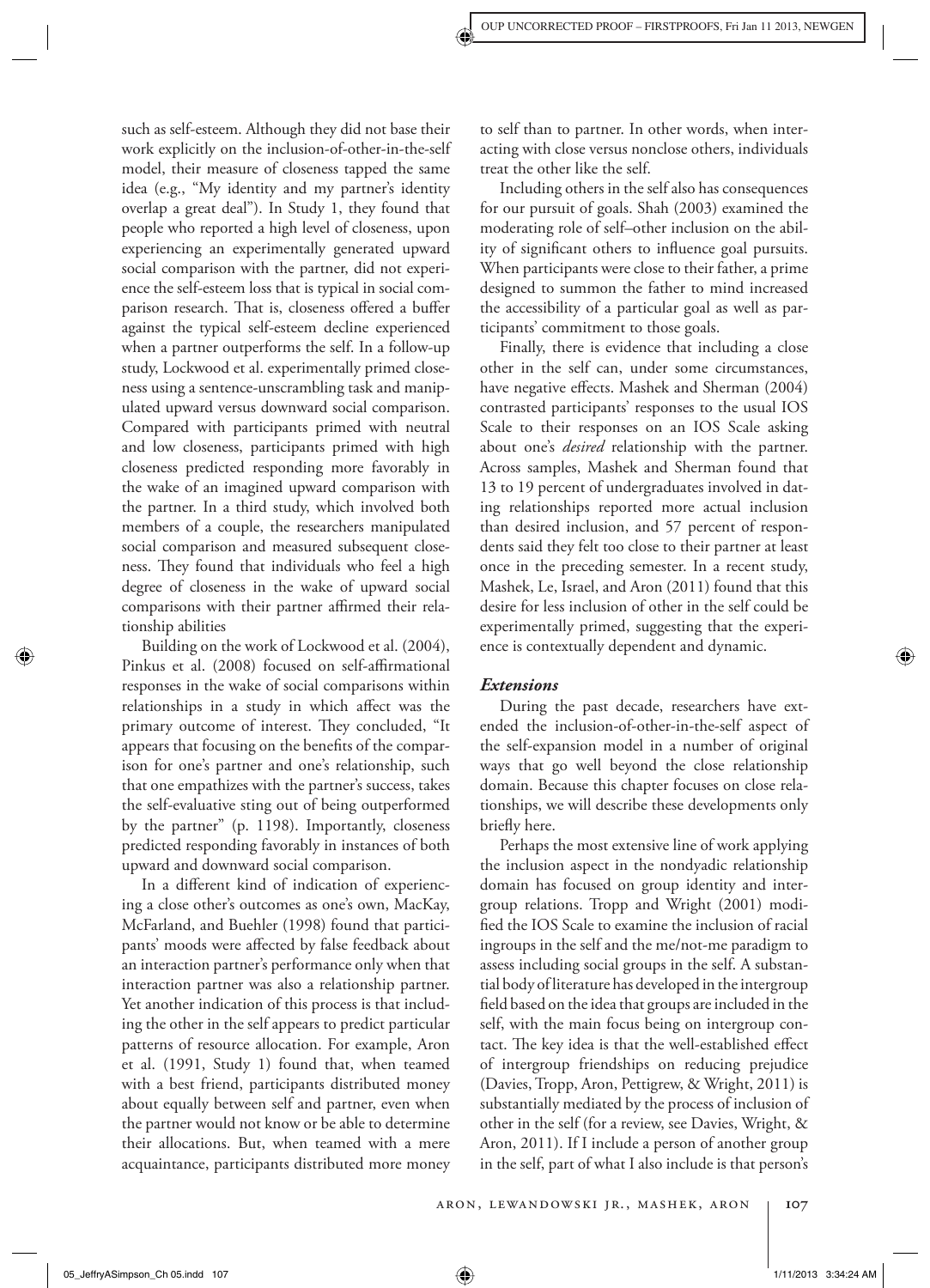group identity. Thus, to some extent, I feel as if I *am* part that group and, thus, feel more positively about that group. There is also substantial evidence of an "extended contact effect" in which mere knowledge of a friendship between a member of my own group and a member of another group reduces prejudice. This is attributable, at least in part, to a transitive inclusion process in which, because I include the member of my own group in myself to some extent, I also include this ingroup member's inclusion of his or her friend's group (Dovidio, Eller, & Hewstone, 2011; Turner, Hewstone, Voci, Paolini, Christ, 2007; Wright, Aron, & Brody, 2008; Wright, Aron, McLaughlin, & Ropp, 1997). Indeed, this effect and mechanism appear to operate even from merely imagining a friendship between a member of one's own group and a member of another group (Crisp & Turner, 2009).

 Turning to other extensions, Sullivan and Venter (2005), using the me/not-me response-time paradigm, found results for including one's personal hero in the self that closely paralleled Aron et al.'s (1991) findings with close relationship partners. Mashek et al. (2007) used the IOS Scale as the foundation for their Inclusion of Community in Self Scale. Using this measure, Mashek, Stuewig, Furukawa, and Tangney (2006) found, in a sample of incarcerated offenders, that those who reported feeling connected to both the criminal community and the community at large evidenced particularly high levels of psychological distress. In another extension, Woosnam (2010) evaluated whether residents of a popular resort community included tourists in their selves. On average, the respondents perceived moderate self-tourist overlap, and a significant amount of the variance in this overlap was predicted by respondents' own travel behaviors in the 2 years before completing the survey.

 Representing a departure from the emphasis on human connection, Leary, Tipsord, and Tate (2008) examine what they call "allo-inclusive identity," or the tendency to see the self as connected to broad swaths of people, nature, and even inanimate objects. To measure allo-inclusive identity, Leary et al. asked participants to indicate which pair of overlapping circles represented their degree of connection with each of 16 entities. These entities included human targets (e.g., best friend, the average American, a homeless person on the street) and targets from the natural world (e.g., all living creatures, the moon, the Earth). After examining a series of cross-sectional correlates, Leary et al. concluded: "People who feel a greater sense

of personal connection with other people and the natural world are less egocentric, more concerned about others, more oriented toward social relationships and ecological issues, less interested in social power, and more inclined toward certain kinds of spiritual experiences" (p. 145). In other words, a broadened—indeed expanded—sense of self seems to be associated with a host of desirable attitudes and dispositions.

 Schultz et al. (2004) demonstrated that an IOS Scale–based measure of inclusion of the natural environment in the self correlated moderately with an implicit measure (the Implicit Association Task-IAT) of seeing the self as connected with nature. Blanchard, Perreault and Vallerand (1998) examined basketball players' sense of including their coach, team, and the sport in the self. Inclusion of these three entities correlated positively and significantly, respectively, with perceiving a positive relationship with the coach, team identity, and intention to play the game in the near future.

There have been numerous other extensions, ranging from including products and brands in the self (e.g., Reimann & Aron, 2009; Trump & Brucks, 2011) to including God in the self (e.g., Sharp, Hodges, & Tipsord, 2009). Taken together, these various extensions suggest that the inclusion-of-other-in-the-self aspect of the self-expansion model (and the adaptation of explicit and implicit measurement methods originally developed by it in the relationship context) offers a dynamic and flexible approach for advancing our understanding of the self and self-related processes across multiple contexts.

# *Conclusion to Review of Inclusion-of-Other-in-the-Self Aspect of the Self-Expansion Model*

In this section, we briefly summarized the key conceptual foundation and links with other theoretical approaches of the inclusion-of-other-in-the-self aspect of the self-expansion model. We then discussed the most widely used measure of inclusion, the IOS Scale, noting variations on it in the relationship context as well as other approaches to assessing inclusion, and emphasizing the value of using nonobvious measures that have been employed successfully in various studies. Next we considered predictors of including others in the self, such as self-disclosure (especially the Aron et al., 1997, closeness-generating paradigm), some other successful experimental paradigms for inducing it in the lab, and theoretically oriented approaches such as anticipatory inclusion. We then considered various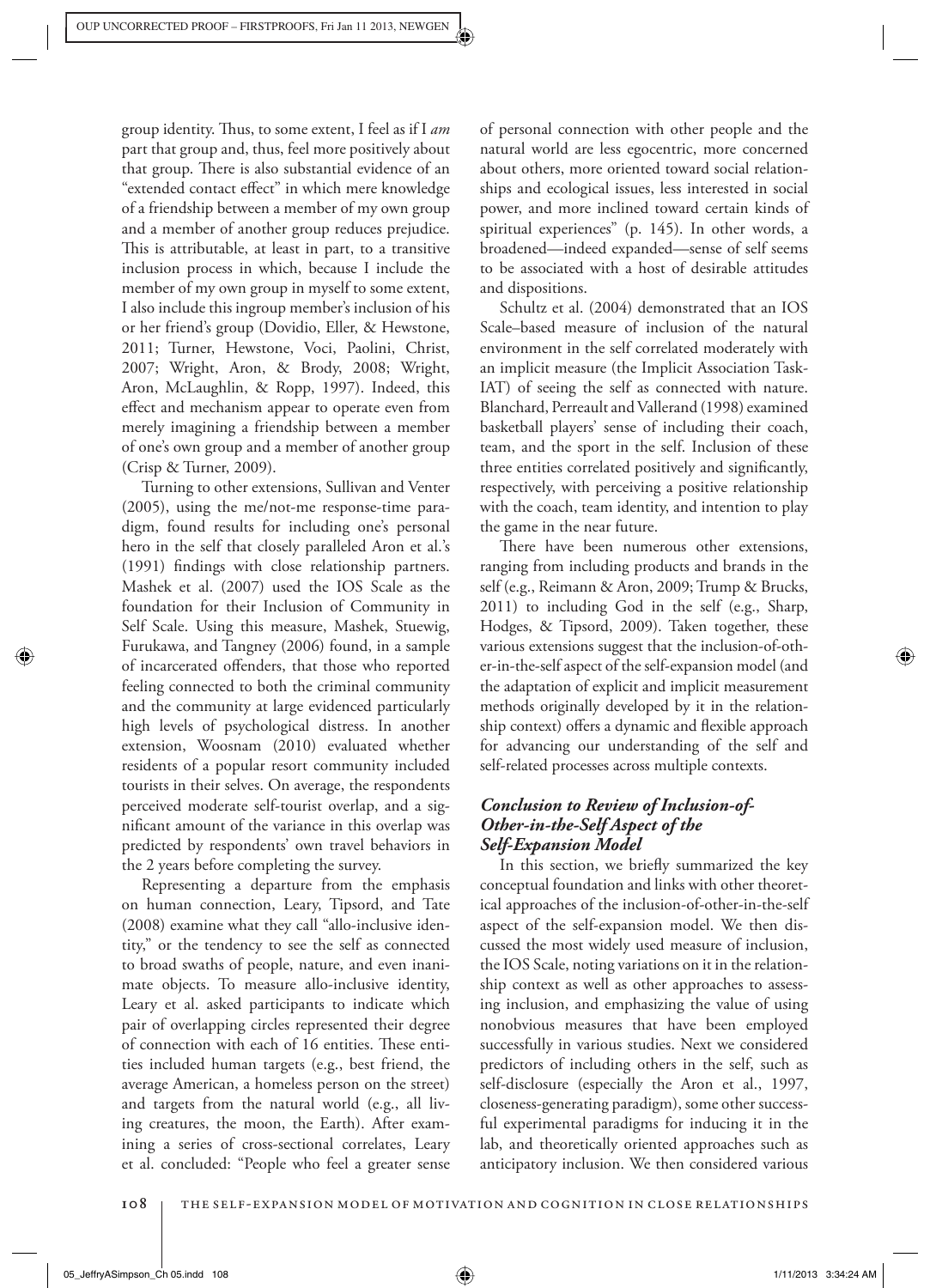outcomes of including others in the self, including cognitive effects (e.g., response time, memory, and attribution tendencies indicating overlapping mental representations of self and other), physical and physiological effects (e.g., overlapping or shared patterns of neural activation for self and close others), and shared outcomes (e.g., undermining social comparison effects because others' successes and failures are treated to some extent as one's own). Finally, we briefly considered extensions of the idea beyond the personal relationship domain, including its substantial application to intergroup issues and to diverse contexts ranging from including concrete objects to including God in the self.

 Clearly, the idea appears to have found broad usefulness within and beyond the close relationship domain. Nevertheless, many directions for future research remain unexplored, to which we turn in the next major section.

#### **Future Directions**

 In this section, we speculate on potentially fruitful future directions for research on the self-expansion model, in terms of the motivational aspect and the inclusion aspect and their relation to each other.

#### *Motivational Principle*

 Within the various contexts of relationship development, there are a number of both theoretical and practical domains in which research on the motivational principle offers substantial possibilities. In terms of initial attraction, which has been studied primarily in terms of romantic and friendship attraction, perceived opportunity to self-expand would seem to be an important factor in many other potential-attraction contexts, in which interaction may be required but real closeness is not, such as between collaborators on a project or between relatives, including in-laws. Little is known from any theoretical perspective about how and why people chose to make a relationship that exists in a formal sense into one that is actually close, but a major factor may well be perceived (or initial experiences of) opportunities for self-expansion through the other. Regarding the specific experience of falling in love, as reviewed earlier, we have learned a great deal about the self-expansion motivation predicted neural and cognitive correlates of that experience in romantic relationships. But again, we know much less about what may well be parallel processes of "falling in friendship" or even what is often called "falling in love" with a new child.

The application of the self-expansion motive to building and maintaining closeness may apply, even using some of the same methods, to the other contexts we considered. For example, shared exciting activities of parents with children may well build positive family relationships; support for a collaborator's self-expansion opportunities may well strengthen the reciprocal commitment to the collaboration; experiencing self-expansion in an exclusive adolescent best friendship may well reduce interest in potential alternative friends; and reactions to the loss of a close loved one through death, after the initial response, may well be substantially moderated by the extent to which that person was a source of self-expansion in one's life. And of course, there are considerable opportunities for considering the role of self-expansion outside of relationships entirely, especially during transitions to new life phases (e.g., the degree to which the level of the desire to self-expand at that time makes the transition appealing or threatening, as when a young person goes to college or an older person retires) or in regard to specific life activities, such as consumer behavior or seeking out or avoiding various experiences and opportunities of all kinds. Further, as real-world applications of the self-expansion principle are made, such as in relationship education, clinical and policy interventions, or contexts such as the workplace or classroom, it will be important to research not only the outcomes but also best evaluation methods and the underlying processes.

There are also important potential moderators of the role of self-expansion motivation across relationship contexts that have been only minimally studied to date, including cultural and class variables and diverse individual differences. For example, people in some cultural or social class contexts or some individuals may be dispositionally more strongly self-expansion motivated. More generally, a number of theoretical predictions have had minimal attention to date. In addition to the strong desire to expand, we hypothesized from the outset (Aron & Aron, 1986) an equally strong desire to integrate expansion experiences and make sense of them, a desire for wholeness or coherence that sometimes preempts the desire for expansion until it is satisfied to some degree. Expansion and integration are two steps in a general pattern of movement toward self-expansion. Further, although minimally studied to date, the model also proposes that if self-expansion proceeds at a rate faster than it can be integrated, it will be stressful.

05\_JeffryASimpson\_Ch 05.indd 109  $\overline{\bigoplus}$  5.34:24 AM  $\overline{\bigoplus}$  5.34:24 AM  $\overline{\bigoplus}$  5.34:24 AM  $\overline{\bigoplus}$  5.34:24 AM  $\overline{\bigoplus}$  5.34:24 AM  $\overline{\bigoplus}$  5.34:24 AM  $\overline{\bigoplus}$  5.34:24 AM  $\overline{\bigoplus}$  5.34:24 AM  $\overline{\bigoplus}$  5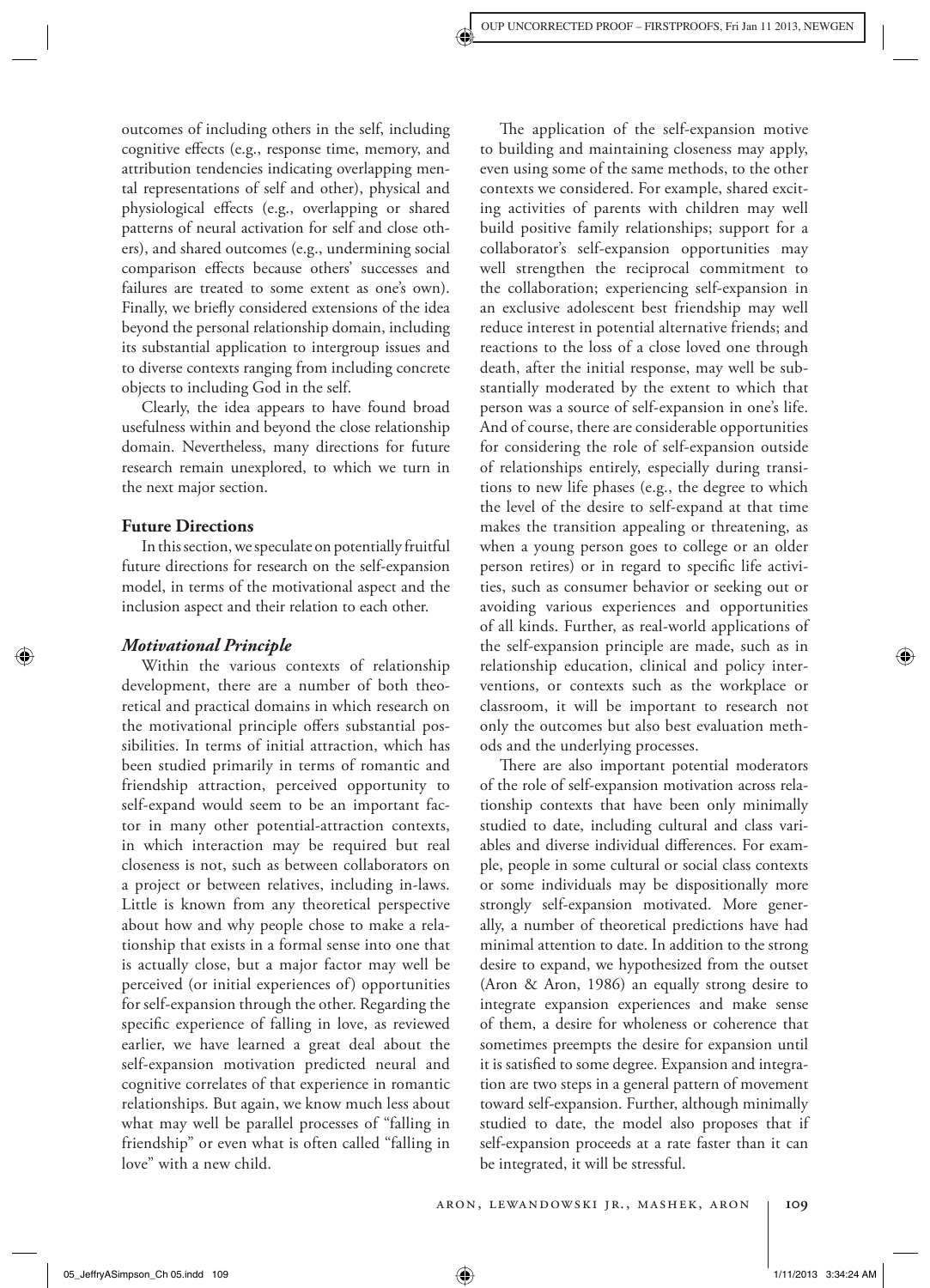## *Inclusion-of-Other Principle*

 Unlike the motivational principle, the inclusionof-other-in-the-self principle has been examined, or at least assessed, in a great diversity of relationship contexts and even to some extent cross-culturally. Nevertheless, most work has been done in the romantic and friendship context, with much less known about family and other relationships (e.g., mentoring, coworkers) in which it might be especially relevant. For example, is more inclusion of the mentor or the coworker associated with better outcomes, and is this a simple linear relationship? Similarly, although there have been several cross-cultural studies, most have relied entirely on the IOS Scale. But employing cognitive and neural measures would seem a quite promising opportunity, particularly for understanding the generalizability of the underlying dynamics.

Other specific areas that have only begun to be explored are the relation of psychological inclusion of the other with physical closeness, the question of sometimes being "too close," and the inclusion of a close other's perceived rewards and costs. Also, there has been comparatively little work on the operation of individual differences (beyond the valuable work on interdependent self-construal) in moderating the relation of inclusion to other variables. Perhaps most important, as emphasized when discussing the measures, existing work could be greatly deepened by employing cognitive measures of inclusion that, in addition to generally being nonobvious and thus less susceptible to response biases, presumably would reveal in other ways the underlying processes.

 In terms of theory in particular, cognitive work would be valuable in sorting out the role of including others in the structure of the self. Computational modeling of the structural links could be a quite promising direction. Another is to investigate its links with theory of mind and to further explore its role in empathic and imitative processes (here, analyses of mirror neurons and related neural indicators of empathic processes might be particularly valuable). From yet another perspective, one might consider the extent to which the inclusion principle may be the key mechanism (parallel in a sense to Cooley's, 1902, notion of the looking glass self), in which the self is initially and continuously constructed from interaction with others. (Who I am, thus, would be a combination of all those with whom I have relationships.) Indeed, the developmental aspects of inclusion more generally have received little attention.

# *General Themes across Principles and*  $The ir$  *Relationship*

 From a very general perspective, in addition to diverse relationship and cultural contexts and individual differences, the work on both the motivational and inclusion principles, as with most work in the social sciences, has minimally tapped the opportunity to benefit from animal models and genetic studies. Another crucial, central direction for both principles (and the model more generally) is deeper integration with (and differentiation from where necessary) other theoretical models.

Somewhat more specifically, future research should explore the links between these two principles. For example, research should examine the presumed cyclic nature of expansion and inclusion of the other in the self over the course of a relationship, especially the extent to which a partner's self can become permanently integrated such that it no longer provides acute self-expansion. More generally, in the "Some Final Thoughts" section below, we discuss some central ways that the two aspects may be linked—ways that also provide opportunities for the next step in our expansion of research on the model.

#### **Some Final ! oughts**

 Although we have divided this chapter and the self-expansion model into two parts, we would like to bring them together again here and speculate on potential new ways to think about the theory as a whole.

 First, it seems that human development from infancy onward involves self-expansion, which primarily occurs through close relationships. Tronick and Beeghly (2011), in a seminal article, argue that infants are open, dynamic, meaning-making systems that have the goal of gathering information that increases their mental complexity and coherence. This is a process of self-expansion, and the more complexity and coherence they have, "the more flexible and better able [they are] to reorganize when challenged by perturbations" (p. 108). Perturbations that can be handled lead to growth, whereas those that cannot be handled lead to disorganization. The infant in a secure parent–child relationship joins its dynamic meaning-making system with an adult, who provides a scaffolding for integrating new information and making sense of it. All of this sounds like a cold system, but, in fact, it is a hot one, full of emotion that supports the motivation to expand. When the dyad is in sync, infants are observed to have relational affects of well-being,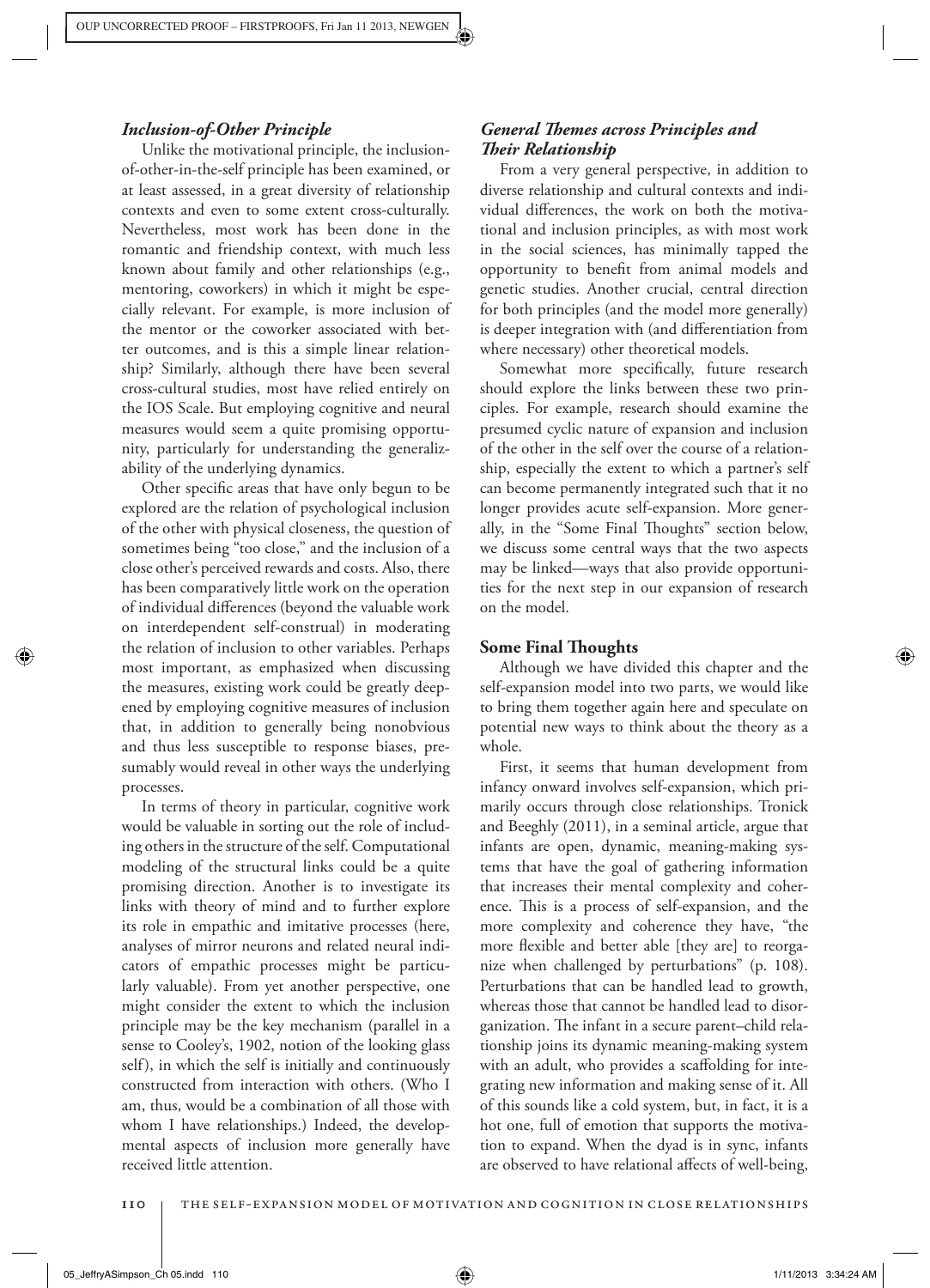pleasure, and joy; when the dyad is not in sync, they tend to be anxious and unhappy as their sense of coherence dissipates. The authors state, "Thus infants will seek feelings of expansion and connection and avoid anxious, fearful feelings associated with dissipation" (p.  $111$ ). That is, during human development, expansion and connection with others are almost synonymous.

 An evolutionary perspective leads to a similar understanding. Wilson (e.g., 2002; Sober & Wilson, 1998) points out that humans, along with social insects, underwent a dramatic phase transition as species in their ability to cooperate and coordinate activities, almost becoming superorganisms. This leap made these species extraordinarily successful, occupying more and more niches, commanding more and more resources, and sometimes using other species for their own benefit. Individuals in these exceptionally social species enjoy a type of expansion by belonging to these communities, although in some situations, they also sacrifice their individual interest for the group. That is, they sometimes confuse themselves with the group or with close others in the group. But humans can also use their group and close others to scaffold new information and meaning making, such that personal self-expansion and connection with others are not in conflict but are in many ways almost the same.

Before the scientific revolution, humans developed potentially testable theories of human psychology that point to the same blending of self-expansion and close relationships. In particular, Eastern philosophy *(Brihadaranyaka Upanishad* 4.V.1) describes a self (small self, ego, the self experiencing only the surface of reality, affected by karma, etc.) and a Self (large self, that is or that experiences a very expanded awareness of the totality of existence, in states called *Brahman* or *Nirvana* , and this self or Self is somehow thereby freed from karma and suffering, etc.). According to this perspective, one fundamental motivation, whether conscious or not, is to expand from the small self toward the large Self through relationships. This process begins with the mother–child relationship and advances through other dyads such as marriage or the student–teacher relationship; it may also manifest itself through the desire to possess more and better things, including these in the self. In each case, the individual takes steps in meaning making and expansion toward the final relationship with the Self. Ultimately, the small self and large Self have included each other and become one.

 In classic Western philosophy, Plato's *Symposium* offers a similar perspective on love: "Begin from [love of] the beauties of earth and mount upwards for the sake of that other beauty, using these as steps only . . . from [love of] fair forms to fair practices, and from fair practices to fair notions, until from fair notions one arrives at the notion of absolute beauty, and at last knows what the essence of beauty is" (Translation from Jowett, 1892, pp. 581–582).

These four threads—developmental, evolutionary, Eastern, and Platonic—are offered as demonstrations of the ubiquity of the link between self-expansion and human connection, and certainly offer ample opportunity for the expansion of research and meaning making regarding close relationships.

#### **Notes**

1. Given these findings, one may also wonder whether the basic arousal-attraction effect in initial attraction is driven entirely or in part by shared novelty and arousal. To test this, Lewandowski and Aron (2004) replicated this experiment in the context of an initial meeting between opposite-sex strangers and found only the expected effect for arousal. This finding is consistent with the idea that, in the initial meeting context, there is sufficient novelty and challenge that adding the activity had little additional effect.

2. The plural pronoun method, however, seems to work best when describing a relationship or talking about it. In ongoing interactions, results are more mixed (see Slatcher, Vazire, & Pennebaker, 2008).

## **References**

- Acevedo, B., Aron, A., & Aron, E. (2010). Association of sensory *processing sensitivity when perceiving positive and negative emo*tional states. Presented at APA, San Diego.
- Acevedo, B., Aron, A., Fisher, H., & Brown, L. (2012). Neural correlates of long-term intense romantic love . *Social Cognitive and Aff ective Neuroscience, 7* (2), 145–159.
- Agnew, C. R., Van Lange, P. A. M., Rusbult, C. E., & Langston, C. A. (1998). Cognitive interdependence: Commitment and the mental representation of close relationships. *Journal of Personality and Social Psychology* , *74,* 939–954 .
- Allen, J. B., Kenrick, D. T., Linder, D. E., & McCall, M. A. (1989). Arousal and attraction: A response-facilitation alternative to misattribution and negative-reinforcement models . *Journal of Personality and Social Psychology* , *57,* 261–270 .
- Aron, A., & Aron, E. (1986). *Love and the expansion of self:* Understanding attraction and satisfaction. New York: Hemisphere
- Aron, A., & Aron, E. N. (1996). Self and self-expansion in relationships. In G. J. O. Fletcher & J. Fitness (Eds.), *Knowledge structures in close relationships: A social psychological approach* (pp. 325–344). Mahwah, NJ: Lawrence Erlbaum.
- Aron, A., & Aron. E. N. (2006). Romantic relationships from the perspectives of the self-expansion model and attachment theory: Partially overlapping circles. In M. Mikulincer & F. S. Goodman (Eds.), *The dynamics of romantic love: Attachment*, caregiving, and sex (pp. 359-382). New York: Guilford.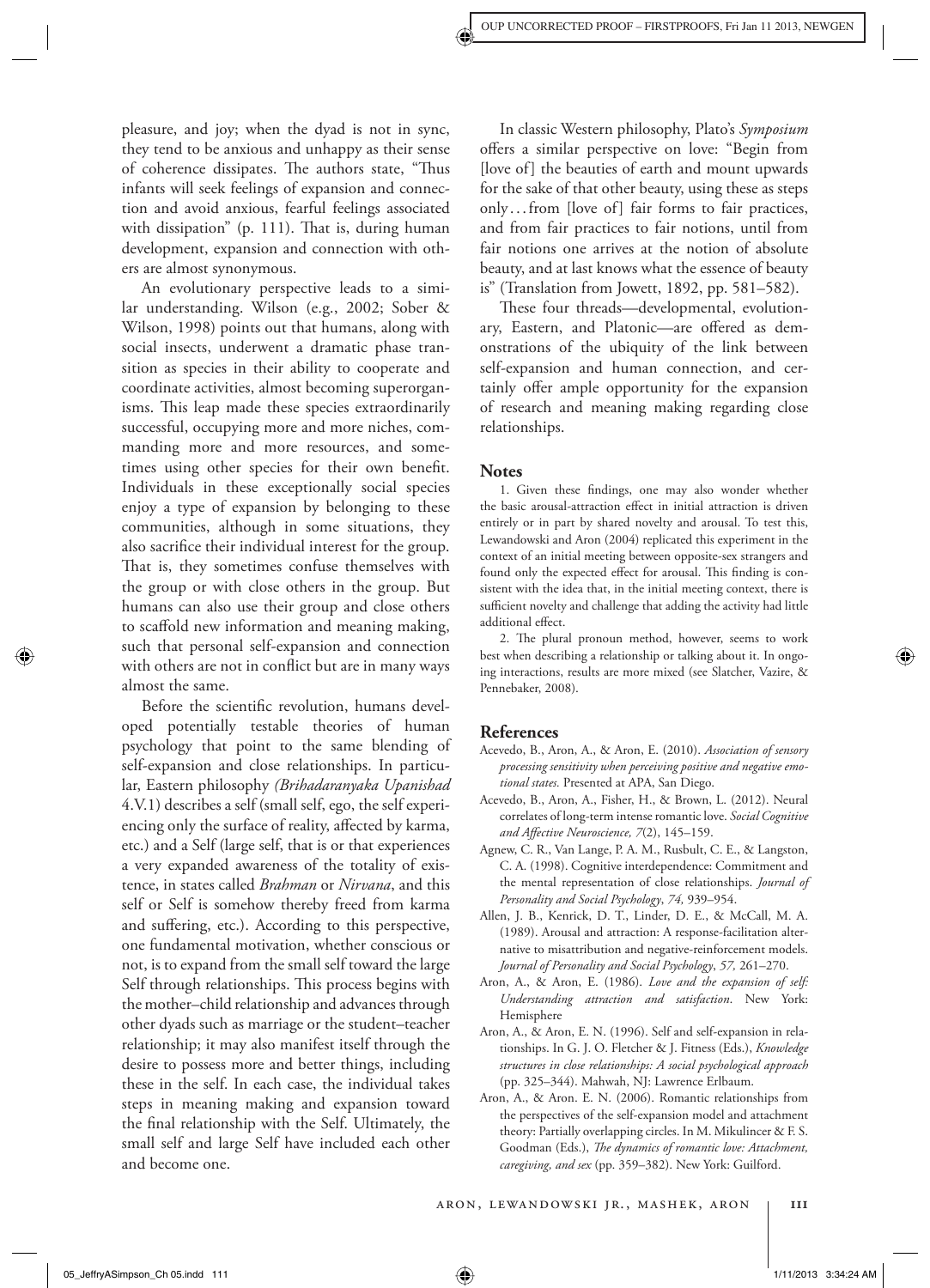- Aron, A., & Aron, E. N. (2010). Rusbult's Investment Model and the Expansion of the Self-Expansion Model . *Personal Relationships* , *17,* 152–154 .
- Aron, A., Aron, E. N., & Allen, J. (1998). Motivations for unreciprocated love . *Personality and Social Psychology Bulletin* , *24,* 787–796 .
- Aron, A., Aron, E. N., & Norman, C. (2001). The self expansion model of motivation and cognition in close relationships and beyond. In M. Clark & G. Fletcher (Eds.), *Blackwell handbook of social psychology, Vol. 2: Interpersonal processes.* Oxford : Blackwell.
- Aron, A., Aron, E. N., & Smollan, D. (1992). Inclusion of Other in the Self Scale and the structure of interpersonal closeness . *Journal of Personality and Social Psychology* , *63* (4), 596–612 .
- Aron, A., Aron, E. N., Tudor, M., & Nelson, G. (1991). Close relationships as including other in the self. *Journal of Personality and Social Psychology* , *60* (2), 241–253 .
- Aron, A., Fisher, H., Mashek, D., Strong, G., Li, H., & Brown, L. (2005). Reward, motivation and emotion systems associated with early-stage intense romantic love. *Journal of Neurophysiology* , *93,* 327–337 .
- Aron, A., & Fraley, B. (1999). Relationship closeness as including other in the self: Cognitive underpinnings and measures . *Social Cognition* , *17,* 140–160 .
- Aron, A., Mashek, D., & Aron, E. N. (2004). Closeness, intimacy, and including other in the self. In D. Mashek & A. Aron (Eds.), *Handbook of closeness and intimacy* (pp. 27-41). Mahwah, NJ: Erlbaum.
- Aron, A., Melinat, E., Aron, E. N., & Vallone, R. (1997). The experimental generation of interpersonal closeness: A procedure and some preliminary findings. Personality and Social *Psychology Bulletin, 23* (4), 363–377 .
- Aron, A., Norman, C. C., & Aron, E. (2001). Shared self-expanding activities as a means of maintaining and enhancing close romantic relationships. In J. Harvey & A. Wenzel (Eds.), *Close romantic relationships: Maintenance*  and enhancement (pp. 47–66). Mahwah, NJ: Erlbaum.
- Aron, A., Norman, C. C., Aron, E. N., & Lewandowski, G. (2002). Shared participation in self-expanding activities: Positive effects on experienced marital quality. In P. Noller & J. A. Feeney (Eds.), *Understanding marriage: Developments in the study of couple interaction* (pp. 177-194). New York: Cambridge University Press.
- Aron, A., Norman, C. C., Aron, E. N., McKenna, C., & Heyman, R. E. (2000). Couples' shared participation in novel and arousing activities and experienced relationship quality. *Journal of Personality and Social Psychology* , *78,* 273–284 .
- Aron, A., Paris, M., & Aron, E. N. (1995). Falling in love: Prospective studies of self-concept change. *Journal of Personality and Social Psychology* , *69,* 1102–1112 .
- Aron, A., Steele, J., Kashdan, T., & Perez, M. (2006). When similars do not attract: Tests of a prediction from the self-expansion model. *Personal Relationships*, 13(4), 387-396.
- Aron, A., Whitfield, S., & Lichty, W. (2007). Whole brain correlations: Examining similarity across conditions of overall patterns of neural activation in fMRI. In S. Sawilowsky (Ed.), *Real data analysis* (pp. 365-369). Charlotte, NC: American Educational Research Association/Information Age Publishing.
- Aron, E., & Aron, A. (1997). Sensory-processing sensitivity and its relation to introversion and emotionality . *Journal of Personality and Social Psychology* , *73,* 345–368 .
- Aron, E. N., Aron, A., Jagiellowicz, J., & Tomlinson, J. (2010, July). Sensory processing sensitivity is associated with boredom *in close relationships* . Paper presented at the International Association for Relationship Research Conference, Herzliya, Israel.
- Bandura, A. (1977). Self-efficacy: Toward a unifying theory of behavioral change. *Psychological Review* , *84,* 191–215 .
- Bartels, A., & Zeki, S. (2000). The neural basis of romantic love. *Neuroreport* , *11* (17), 3829–3834 .
- Baumeister, R. F., & Bratslavsky, E. (1999). Passion, intimacy, and time: Passionate love as a function of change in intimacy . *Personality and Social Psychology Review* , *3* (1), 49–67 .
- Baxter, L., & Dindia, K. (1990). Marital partners' perceptions of marital maintenance and repair strategies . *Journal of Personal and Social Relationships* , *7,* 187–208.
- Blanchard, C., Perreault, S., & Vallerand, R. J. (1998). Participation in team sport: A self-expansion perspective. International Journal of Sport Psychology, 29(4), 289–302 .
- Bowlby, J. (1969). *Attachment and loss: Vol. 1. Attachment*. New York: Basic Books.
- Brown, S. L., Fredrickson, B. L., Wirth, M. M., Poulin, M. J., Meier, E. A., Heaphy, E. D., et al. (2009). Social closeness increases salivary progesterone in humans. Hormones and *Behavior* , *56,* 108–111 .
- Burris, C. T., & Rempel, J. K. (2008). Me, myself, and us: Salient self-threats and relational connections . *Journal of Personality and Social Psychology* , *95* (4), 944–961 .
- Buunk, B. P., & Dijkstra, P. (2000). Extradyadic relationships and jealousy. In C. Hendrick & S. S. Hendrick (Eds.), *Close relationships: A sourcebook* (pp. 317–329). Thousand Oaks, CA: Sage
- Byrne, D. (1971). *The attraction paradigm*. New York: Academic Press.
- Carson, J., Carson, K., Gil, K., & Baucom, D. (2007). Self-expansion as a mediator of relationship improvements in a mindfulness intervention . *Journal of Marital and Family " erapy* , *33* (4), 517–528 .
- Chen C, Chen C, Moyzis R, Stern H, He Q, et al. (2011). Contributions of dopamine-related genes and environmental factors to highly sensitive personality: A multi-step neuronal system-level approach. *PLoS ONE* 6(7):e21636.
- Cheng, Y., Chen, C., Lin, C., Chou, K., & Decety, J. (2010). Love hurts: An fMRI study. *NeuroImage* , *51,* 923–929 .
- Clark, M. S., & Mills, J. (2012). A theory of communal (and exchange) relationships. In P. A. M. Van Lange, A. W. Kruglanski, & E. T. Higgins (Eds.), *Handbook of theories of* social psychology (Vol. 2, pp. 232-250). Thousand Oaks, CA: Sage .
- Cooley, C. H. (1902). The looking-glass self. In *Human Nature* and the Social Order (pp. 179-185). New York: Scribner's,
- Crisp, R. J., & Turner, R. N. (2009). Can imagined interactions produce positive perceptions? Reducing prejudice through simulated social contact. *American Psychologist*, 64(4),  $231 - 240$ .
- Cross SE, Bacon P, Morris M. (2000). The relational-interdependent self-construal and relationships . *Journal of Personality and Social Psychology* , *78,* 791–798.
- Csikszentmihalyi, M. (1990). Flow. New York: Harper and Row.
- Dalsky, D., Gohm, C., Noguchi, K., & Shiomura, K. (2008). Mutual self-enhancement in Japan and the United States . *Journal of Cross-Cultural Psychology* , *39,* 215–223 .

 $\textcolor{blue}{\textcircled{\star}}$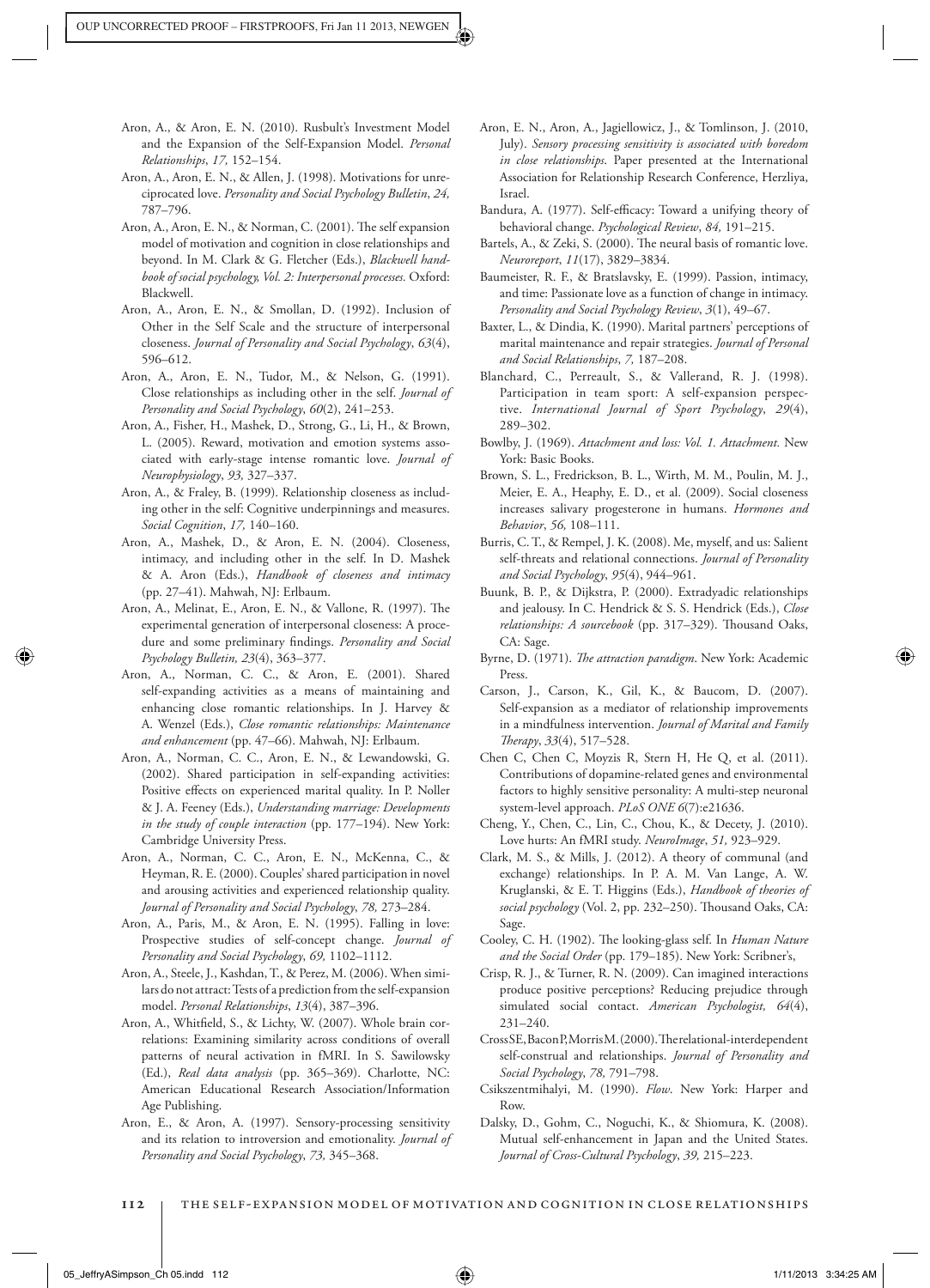- Davies, K., Tropp, L. R., Aron, A., Pettigrew, T. F., & Wright, S. C. (2011). Cross-group friendships and intergroup attitudes: A meta-analytic review. *Personality and Social Psychology Review, 15* (4), 332–351.
- Davies, K., Wright, S. C., & Aron, A. (2011). Building positive relations between groups from close relationships between members of those groups. In L. R. Tropp & R. Mallett (Eds.), *Beyond prejudice reduction: Pathways to positive inter*group relations. Washington, DC: Psychology Press.
- Davis, M. H., Conklin, L., Smith, A., & Luce, C. (1996). Effect of perspective taking on the cognitive representation of persons: A merging of self and other . *Journal of Personality and Social Psychology* , *70,* 713–726.
- Deci, E. L., & Ryan, R. M. (2000). The "what" and "why" of goal pursuits: Human needs and the self-determination of behavior . *Psychological Inquiry* , *11,* 227–268
- Dovidio, J. F., Eller, A., & Hewstone, M. (2011) Improving intergroup relations through direct, extended and other forms of indirect contact . *Group Processes Intergroup Relations* , *14*, 147-160.
- Dutton, D. G., & Aron, A. (1974). Some evidence for heightened sexual attraction under conditions of high anxiety. *Journal of Personality and Social Psychology* , *30,* 510–517 .
- Fisher, H. E. (1998). Lust, attraction, and attachment in mammalian reproduction. Human Nature, 9, 23-52.
- Fisher, H. E., Brown, L. L., Aron, A., Strong, G., & Mashek, D. (2010). Reward, addiction, and emotion regulation systems associated with rejection in love. *Journal of Neurophysiology* , *104*(1), 51–60.
- Fitzsimmons, G. M., & Kay, A. C. (2004). Language and interpersonal cognition: Causal effects of variations in pronoun usage on perceptions of closeness . *Personality and Social Psychology Bulletin* , *30,* 547–557.
- Foster, C. A., Witcher, B. S., Campbell, W. K., & Green, J. D. (1998). Arousal and attraction: Evidence for automatic and controlled processes . *Journal of Personality and Social Psychology* , *74,* 86–101
- Fredrickson, B. L. (2001). The role of positive emotions in positive psychology: The broaden-and-build theory of positive emotions . *American Psychologist* , *56,* 218–226 .
- Gable, S. L. (2006). Approach and avoidance social motives and goals . *Journal of Personality* , *74,* 175–222 .
- Galinsky, A. D., & Moskowitz, G. B. (2000). Perspective-taking: Decreasing stereotype expression, stereotype accessibility, and in-group favoritism . *Journal of Personality and Social Psychology* , *78,* 708–724.
- Gardner, W. L., Gabriel, S., & Hochschild, L. (2002). When you and I are "we," you are not threatening: The role of self-expansion in social comparison . *Journal of Personality and Social Psychology* , *82,* 239–251 .
- Goldstein, N. J., & Cialdini, R. B. (2007). The spyglass self: A model of vicarious self-perception. *Journal of Personality and Social Psychology, 92* (3), 402–417.
- Gordon, C., & Baucom, D. (2009). Examining the individual within marriage: Personal strengths and relationship satisfaction. Personal Relationships, 16(3), 421-435.
- Graham, J. (2008). Self-expansion and flow in couples' momentary experiences: An experience sampling study. *Journal of Personality and Social Psychology* , *95* (3), 679–694 .
- Jagiellowicz, J., Xu, X., Aron, A., Aron, E., Cao, G., Feng, T., et al. (2011). Sensory processing sensitivity and neural responses to changes in visual scenes . *Social Cognitive and Aff ective Neuroscience* , *6,* 38–47 .
- Johnson, D. J., & Rusbult, C. E. (1989). Resisting temptation: Devaluation of alternative partners as a means of maintaining commitment in close relationships . *Journal of Personality and Social Psychology* , *57,* 967–980 .
- Jones, E. E., & Nisbett, R. (1971). The actor and the observer: Divergent perceptions of the causes of behavior. In E. E. Jones, D. Kanouse, H. Kelley, R. Nisbett, S. Valins, & B. Weiner (Eds.), *Attribution: Perceiving the causes of behavior* (pp. 79-94). Morristown, NJ: General Learning Press.
- Jowett, B. (1892). *The dialogues of Plato, vol. 1, translated into English with analyses and introductions* (3rd ed. revised and corrected). Oxford: Oxford University Press.
- Kang, S. K., Hirsh, J. B., & Chasteen, A. L. (2010). Your mistakes are mine: Self–other overlap predicts neural response to observed errors . *Journal of Experimental Social Psychology* , *46,* 229–232.
- Karremans, J. C., & Van Lange, P. A. M. (2008). The role of forgiveness in shifting from "Me" to "We." *Self and Identity* , *7,* 75–88 .
- Kelley, H. H., & Thibaut, J. W. (1978). *Interpersonal relation*ships: A theory of interdependence. New York: Wiley.
- Kircher, T. T., Senior, C., Phillips, M. L., Rabe-Hesketh, S., Benson, P. J., Bullmore, E. T., et al. (2001). Recognizing one's own face . *Cognition* , *78* (1), B1–B15.
- Le, B., Dove, N. L., Agnew, C. R., Korn, M. S., & Mutso, A. A. (2010). Predicting nonmarital romantic relationship dissolution: A meta-analytic synthesis . *Personal Relationships* , *17,* 377–390 .
- Le, B., Moss, W. B., & Mashek, D. (2007). Assessing relationship closeness online: Moving from an interval-scaled to continuous measure of including others in the self . *Social Science Computer Review* , *25* (3), 405–409 .
- Leary, M. R., Tipsord, J. M., & Tate, E. B. (2008). Allo-inclusive identity: Incorporating the social and natural worlds into one's sense of self. In H. A. Wayment, J. J. Bauer, H. A. Wayment, J. J. Bauer (Eds.), *Transcending self-interest: Psychological explorations of the quiet ego* (pp. 137-147). Washington, DC: American Psychological Association.
- Levinger, G., & Snoek, J. D. (1972). *Attraction in relationship: A new look at interpersonal attraction* . Morristown, NJ : General Learning Press.
- Lewandowski, G. W., Jr., & Ackerman, R. A. (2006). Something's missing: Need fulfillment and self-expansion as predictors of susceptibility to infidelity. *Journal of Social Psychology*, *146(4*), 389–403 .
- Lewandowski, G. W., Jr., & Aron, A. (2002, February). *The Self-expansion Scale: Construction and validation* . Paper presented at the Third Annual Meeting of the Society of Personality and Social Psychology, Savannah, GA .
- Lewandowski, G. W., Jr., & Aron, A. P. (2003). Distinguishing novelty/challenge from arousal in couples' shared activities and experienced relationship quality. Unpublished *manuscript.*
- Lewandowski, G. W., Jr., & Aron, A. P. (2004). Distinguishing arousal from novelty and challenge in initial romantic attraction. *Social Behavior and Personality*, 32, 361-372.
- Lewandowski, G. W., Jr., Aron, A., Bassis, S., & Kunak, J. (2006). Losing a self-expanding relationship: Implications for the self-concept . *Personal Relationships, 13* (3), 317–331 .
- Lewandowski, G. W., Jr., & Bizzoco, N. (2007). Addition through subtraction: Growth following the dissolution of a low quality relationship. *Journal of Positive Psychology*, 2(1), 40–54 .

05\_JeffryASimpson\_Ch 05.indd 113 5.34:25 AM 711/2013 3:34:25 AM 1/11/2013 3:34:25 AM 1/11/2013 3:34:25 AM 1/11/2013 3:34:25 AM 1/11/2013 3:34:25 AM 1/11/2013 3:34:25 AM 1/11/2013 3:34:25 AM 1/2013 3:34:25 AM 1/2013 3:34:25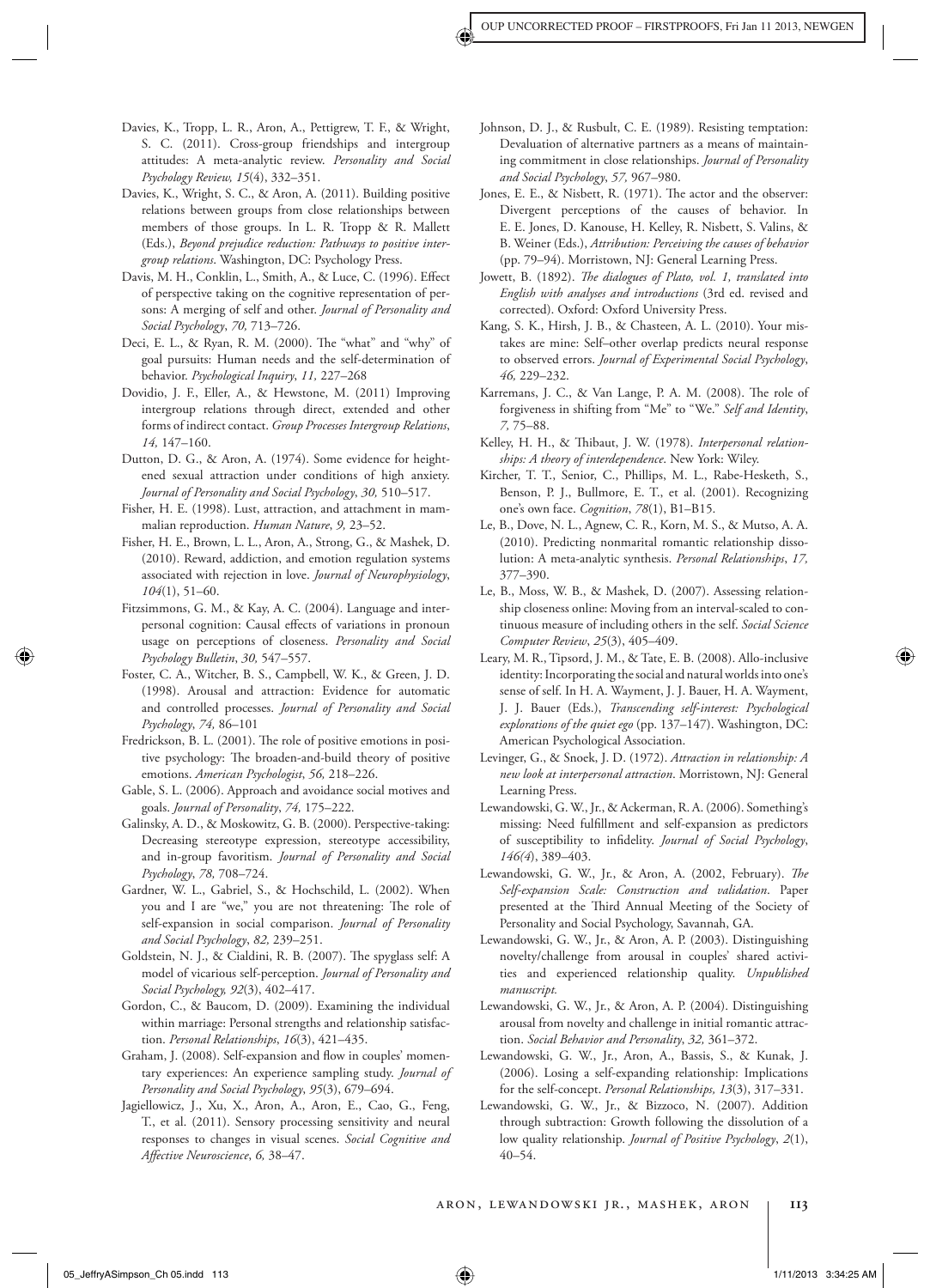- Lewin, K. (1948). The background of conflict in marriage. In G. Lewin (Ed.), *Resolving social conflicts: Selected papers on group dynamics* (pp. 84–102). New York: Harper.
- Lockwood, P., Dolderman, D., Sadler, P., & Gerchak, E. (2004). Feeling better about doing worse: Social comparisons within romantic relationships . *Journal of Personality and Social Psychology* , *87* (1), 80–95 .
- Lord, C. G. (1980). Schemas and images as memory aids: Two modes of processing social information . *Journal of Personality and Social Psychology* , *38,* 257–269 .
- Lord, C. G. (1987). Imagining self and others: Reply to Brown, Keenan, and Potts . *Journal of Personality and Social Psychology* , *53,* 445–450 .
- MacKay, L., McFarland, C., & Buehler, R. (1998, August). *Aff ective reactions to performances in close relationships* . Paper presented at the American Psychological Association, San Francisco.
- Mashek, D., Cannaday, L. W., & Tangney, J. P. (2007). Inclusion of Community in Self Scale: A single-item pictorial measure of community connectedness . *Journal of Community Psychology* , *35* (2), 257–275 .
- Mashek, D., Le, B., Israel, K., & Aron, A. (2011). Wanting less closeness in romantic relationships . *Basic and Applied Social Psychology, 33*(4), 333–345 .
- Mashek, D. J., Aron, A., & Boncimino, M. (2003). Confusions of self with close others. *Personality and Social Psychology Bulletin* , *29* (3), 382–392 .
- Mashek, D. J., & Sherman, M. D. (2004). Desiring less closeness with intimate others. In D. J. Mashek, and A. P. Aron (Eds.), Handbook of closeness and intimacy (pp. 343-356). Mahwah, NJ: Lawrence Erlbaum Associates Publishers.
- Mashek, D., Stuewig, J., Furukawa, E., & Tangney, J. (2006). Psychological and behavioral implications of connectedness to communities with opposing beliefs and values . *Journal of Social and Clinical Psychology* , *25,* 404–428 .
- Maslow, A. H. (1967). A theory of metamotivation: The biological rooting of the value–life . *Journal of Humanistic Psychology* , *7,* 93–127.
- Mattingly, B. A., & Lewandowski, G. W., Jr. (in press). The power of one: Benefits of individual self-expansion. *Journal of Positive Psychology.*
- Medvene, L. J., Teal, C. R., & Slavich, S. (2000). Including the other in self: Implications for judgments of equity and satisfaction in close relationships . *Journal of Social and Clinical Psychology* , *19,* 396–419 .
- Miller, R. S. (1997). Inattentive and contented: Relationship commitment and attention to alternatives . *Journal of Personality and Social Psychology* , *73,* 758–766 .
- Nardone, N., Lewandowski, G. W., Jr., & Le, B. (2008, February). The relation of self-expansion to well-being and rela*tionship quality* . Presented at the 9th Annual Meeting of the Society of Personality and Social Psychology, Albuquerque, NM.
- Ortigue, S., Bianchi-Demicheli, F., Hamilton, A. F. de C., & Grafton, S. T. (2007). The neural basis of love as a subliminal prime: An event-related functional magnetic resonance imaging study. *Journal of Cognitive Neuroscience*, 19, 1218-1230.
- Ortigue, S., Bianchi-Demicheli, F., Patel, N., Frum, C., & Lewis, J. W. (2010). Neuroimaging of love: fMRI meta-analysis evidence toward new perspective in sexual medicine . *Journal of Sexual Medicine* , *7,* 3541–3552 .
- Pinkus, R. T., Lockwood, P., Schimmack, U., & Fournier, M. A. ( 2008 ). For better and for worse: Everyday social comparisons

between romantic partners . *Journal of Personality and Social Psychology* , *95* (5), 1180–1201 .

- Pipp, S., Shaver, P., Jennings, S., Lamborn, S., & Fischer, K. W (1985). Adolescents' theories about the development of their relationships with parents . *Journal of Personality and Social Psychology* , *48,* 991–1001 .
- Reid, D. W., Dalton, E., Laderoute, K., Doell, F. K., & Nguyen, T. (2006). Therapeutically induced changes in couple identity: The role of we-ness and interpersonal processing in relationship satisfaction . *Genetic, Social, and General Psychology Monographs* , *132* (3), 241–284 .
- Reimann, M., & Aron, A. (2009). Self-expansion motivation and inclusion of close brands in the self: Towards a theory of brand relationships. In J. Priester, D. MacInnis, & C. W. Park (Eds.), *Handbook of brand relationships* (pp. 65-81) Armonk, NY: Society for Consumer Psychology (M.E. Sharpe, Inc.).
- Reis, H. T. & Shaver, P. (1988). Intimacy as an interpersonal process. In S. W. Duck (ed.) *Handbook of relationships* (pp. 367-389). Chichester, UK: Wiley.
- Reissman, C., Aron, A., & Bergen, M. R. (1993). Shared activities and marital satisfaction: Causal direction and self-expansion versus boredom. *Journal of Social and Personal Relationships*, *10,* 243–254 .
- Rempel, J. K., & Burris, C. T. (2006). Push-you-pull-you: The boundaried self in close relationships . *Personality and Social Psychology Bulletin* , *32* (2), 256–269 .
- Riela, S., Ketay, S., Aron, A., & Keenan, J. P. (2008, February). *Including a close other's face in the self: A morphing experiment.* Presented at the annual meeting of the Society for Personality and Social Psychology, Albuquerque, NM .
- Rodden [Tomlinson], J. M., Fivecoat, H. C., & Aron, A. (2009, February). The benefits of partner support for self-expansion *opportunities* . Presented at the Society for Personality and Social Psychology Annual Meeting, Tampa, FL.
- Rusbult, C. E. (1983). A longitudinal test of the investment model: The development (and deterioration) of satisfaction and commitment in heterosexual involvements. *Journal of Personality and Social Psychology* , *45,* 101–117 .
- Rusbult, C. E., Coolsen, M. K., Kirchner, J. L., & Clarke, J. A. (2006). Commitment. In A. L. Vangelisti & D. Perlman (Eds.), *The Cambridge handbook of personal relationships* (pp. 615-635). Cambridge: Cambridge University Press.
- Rusbult, C. E., Finkel, E. J., & Kumashiro, M. (2009). The Michelangelo phenomenon. *Current Directions in Psychological Science* , *18* (6), 305–309 .
- Sagarin, B. J., Cutler, B., Cutler, N., Lawler-Sagarin, K. A., & Matuszewich, L. (2009). Hormonal changes and couple bonding in consensual sadomasochistic activity. *Archives of Sexual Behavior* , *38* (2), 186–200 .
- Sande, G. N., Goethals, G. R., & Radloff, C. E. (1988). Perceiving one's own traits and others': The multifaceted self. *Journal of Personality and Social Psychology* , *54* (1), 13–20 .
- Schultz, P. W., Shriver, C., Tabanico, J. J., & Khazian, A. M. (2004). Implicit connections with nature. *Journal of Environmental Psychology* , *24,* 31–42 .
- Shah, J. (2003). Automatic for the people: How representations of significant others implicitly affect goal pursuit. *Journal of Personality and Social Psychology* , *84,* 661–681 .
- Sharp, C., Hodges, S. D., & Tipsord, J. (2009, February). *Divine overlap: Predicting self-other overlap with God from beliefs and life satisfaction factors* . Presented at Society of Personality and Social Psychology, Tampa, FL.